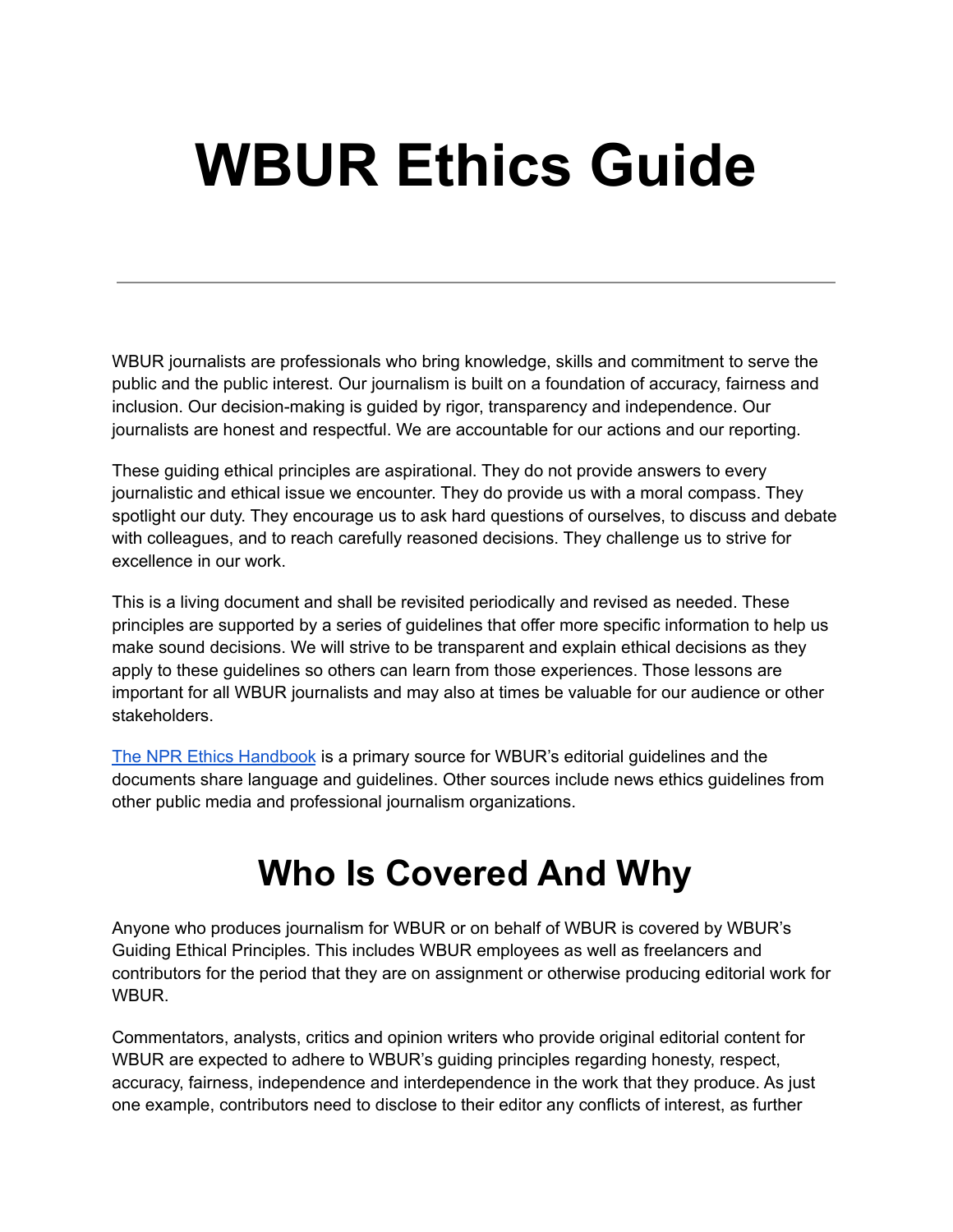addressed in the Independence and [Interdependence](http://www.wbur.org/2022/03/09/ethics-guide-independence-and-interdependence) guiding principle. At the same time, these contributors often provide unique perspective, expertise and opinion, and as such may take public positions on issues in their work that would not be appropriate for members of the editorial staff.

WBUR will provide freelancers, contributors and collaborators with these guidelines so they may understand our values and standards. It is the responsibility of editors and other journalists supervising commissioned work to oversee the reporting process of freelancers and contributors to ensure it is in keeping with WBUR's standards.

These guidelines are designed specifically for editorial staff, however these principles should be understood and respected by all WBUR staff, who should be mindful that they represent WBUR.

We do not expect the public to differentiate between editorial and non-editorial staff, and we expect all employees to protect and respect the public trust and credibility we hold precious.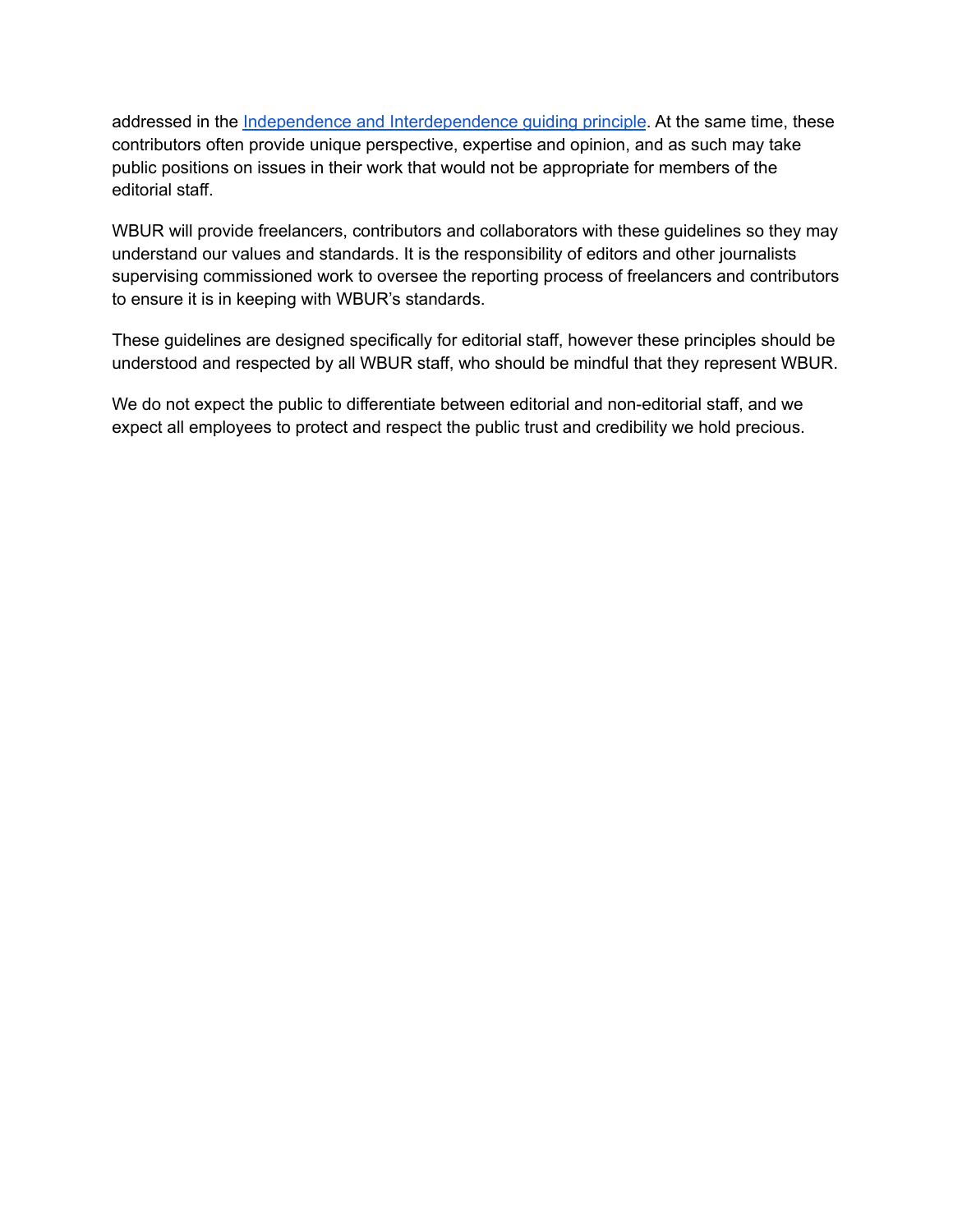# **Guiding Principles**

### **[Accuracy](http://www.wbur.org/2022/03/09/ethics-guide-accuracy)**

*We devote our resources and our skills to presenting the fullest version of the truth possible. In this mission, we seek and include a diversity of voices, experiences and points of view. We are rigorous in our reporting and diligent in our verification. We take great care to ensure that statements of fact in our journalism are both correct and in context. We strive for precision and seek to be comprehensive and inclusive. We place the greatest value on information we have gathered and verified ourselves. We challenge the claims we encounter and we test the assumptions we bring.*

### **Accuracy in reporting and interviewing**

Accuracy is at the core of our journalism. Neither time pressure nor the complexity of a story excuse errors. We do our best to ensure that everything we report faithfully depicts reality – from the tiniest detail to the big-picture context that helps put the news into perspective.

We diligently seek subjects of news coverage to understand their perspective and to allow them to respond to criticism or allegations of wrongdoing. We systematically review and edit our work before making our reporting public. We prosecute our assumptions and we address any conflicts of interest that could undermine the integrity of our reporting, in reality or perception.

During live coverage, whether on air or online, when robust editing isn't possible, it is incumbent upon us to rely on the facts that are known to us and to safeguard against opinion or speculation.

We identify sources clearly and we explain to our audience why, in rare instances, anonymity or confidentiality was granted to sources.

### *Guideline: Correct errors quickly and transparently.*

When we make errors of substance, we are accountable and transparent. We acknowledge mistakes and correct them promptly. We do not hide or cover up our mistakes.

We explain corrections and clarifications on those platforms where the corrections and clarifications best serve our listeners and readers. Consider where else the error could be repeated, and, if possible, averted — e.g. on social media, in newsletters, on podcasts or other on-demand platforms. Often the digital version of a story serves as the lasting archive (and searchable) version of a story and so is the appropriate place to correct the record.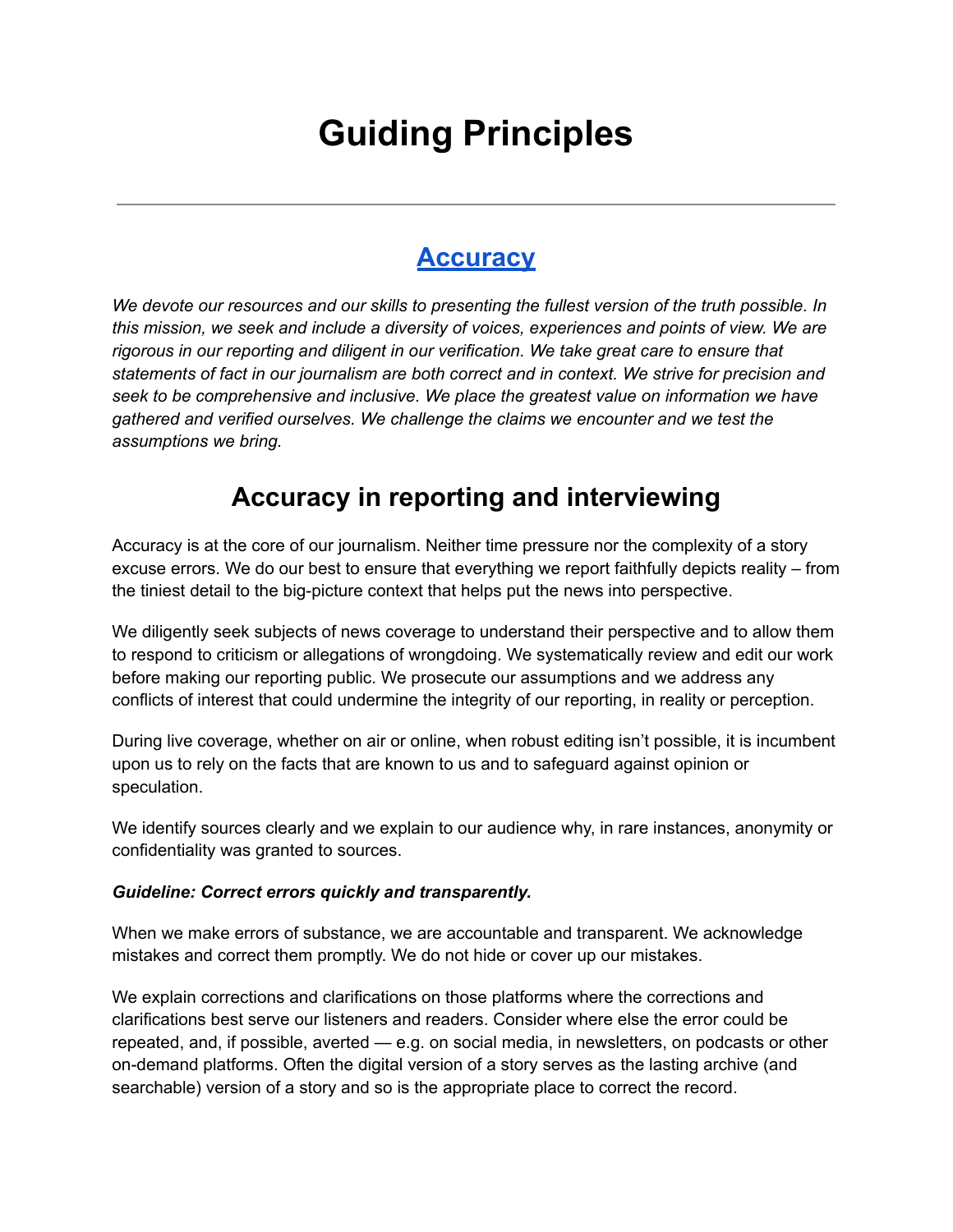Example: If we misidentify a subject's age in a report, a correction appended to the digital version of the story would suffice without the need for an on-air correction. If we erroneously report someone being accused of a crime, we should correct the record on air and anywhere else the incorrect information was reported.

### *Guideline: Edit like a prosecutor.*

Excellent and ethical journalism comes in part from the collaborative efforts of hosts, reporters, editors, producers and photographers who all play a key role in ensuring accuracy. Good journalists must be good prosecutors. So, we test, probe and challenge, always with the goal of making WBUR's stories as accurate and precise as possible.

### *Guideline: Identify the source of each fact you report.*

Identify sources clearly. The public is entitled to as much information as possible to judge the reliability and motivations of sources. When making a general assertion of fact in a story, the reporter and editor should be able to immediately identify the source and explain why that person or organization is credible and authoritative.

This is essential to the editing process and it also enables us to stand by our reporting in a clear and convincing way if a story comes under question. We should never be in the position of looking for corroboration after a report has been published or broadcast.

### *Guideline: Guard against subjective errors.*

Ensuring we have our factual details correct is only part of the accuracy equation. It's just as important to make sure we've correctly interpreted those facts in our reporting. The burden is on us to ensure that the way we use the material we collect is true to its intended meaning and context. When quoting or paraphrasing anyone, consider whether the source would agree with the interpretation, keeping in mind that sources may sometimes parse their words even though we accurately capture their meaning. An actuality from someone we interview or a speaker at an event should reflect accurately what that person was asked, was responding to or was addressing.

### *Guideline: Include a diversity of perspectives to enhance accuracy in stories.*

We tell stronger, better-informed stories when we include a variety of perspectives on what we're covering. The best reporting draws on experts, influential figures and laypeople from across the demographic and experience spectrum.

For example, a story about the impact of unemployment on the greater Boston area might accurately state percentages of the overall population who are unemployed, underemployed or who have left the workforce. However those macro statistics might not ring true for certain groups based on race, gender, age or socio-economics.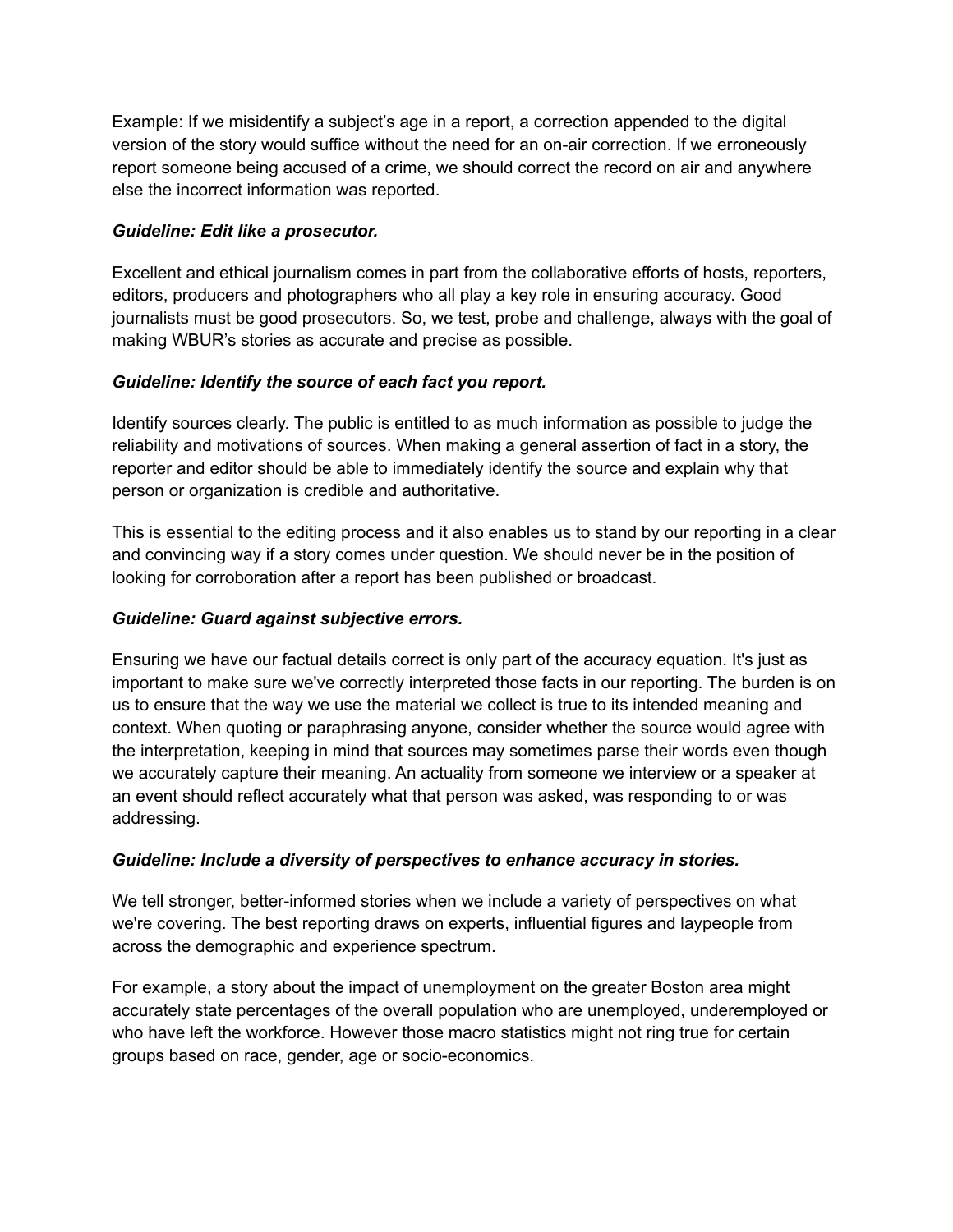Different vantage points and different populations could produce very different information that would provide a more nuanced and accurate news report. True insight and accurate coverage comes from our efforts to include a diversity of experience and voices.

### *Guideline: We give preference to WBUR original sources.*

We value our own reporting and fact gathering over that done by other news outlets. We strongly prefer to confirm and verify information ourselves. When reporting on events we did not witness personally, we seek multiple independent perspectives to get a sharper, more accurate understanding of what happened.

If we can't verify what others are reporting, but still believe the news is important and needs to be reported, we tell listeners and readers that WBUR has not yet independently confirmed the news.

Too often, incorrect information is passed down from one news report and sources to another because of the failure of the first outlet to get it right. We strive to scrutinize and avoid passing on inaccurate information.

We must be aware of the reporting pitfall of verifying "facts" through other news outlets that do not have direct knowledge about the information they're reporting.

### *Guideline: Attribute everything.*

Be very clear where we've gotten our information, or where the organization we give credit to has gotten its information. Every WBUR reporter and editor should be able to immediately identify the source of any facts in our stories — and why we consider them credible. And every reader or listener should know where we got our information. "Media reports" or "sources say" is not good enough. Be specific.

Also, in cases where stories are developing and the news may be changing from moment to moment, state clearly what WBUR has and has not been able to confirm on its own and what key questions remain unanswered.

### *Guideline: Anonymous sources diminish accuracy.*

Occasionally in the course of our reporting, sources will agree to share information only if it's not attributed to them. WBUR journalists should use their good judgment to determine whether the information merits such a decision. However, we do not begin our quest for interviews by promising to keep a source anonymous or off the record. Our goal is to get as much information as possible on the record.

In rare cases where we protect a source's identity, we must describe that source as clearly as we can without identifying them, as well as the reason for protecting their identity.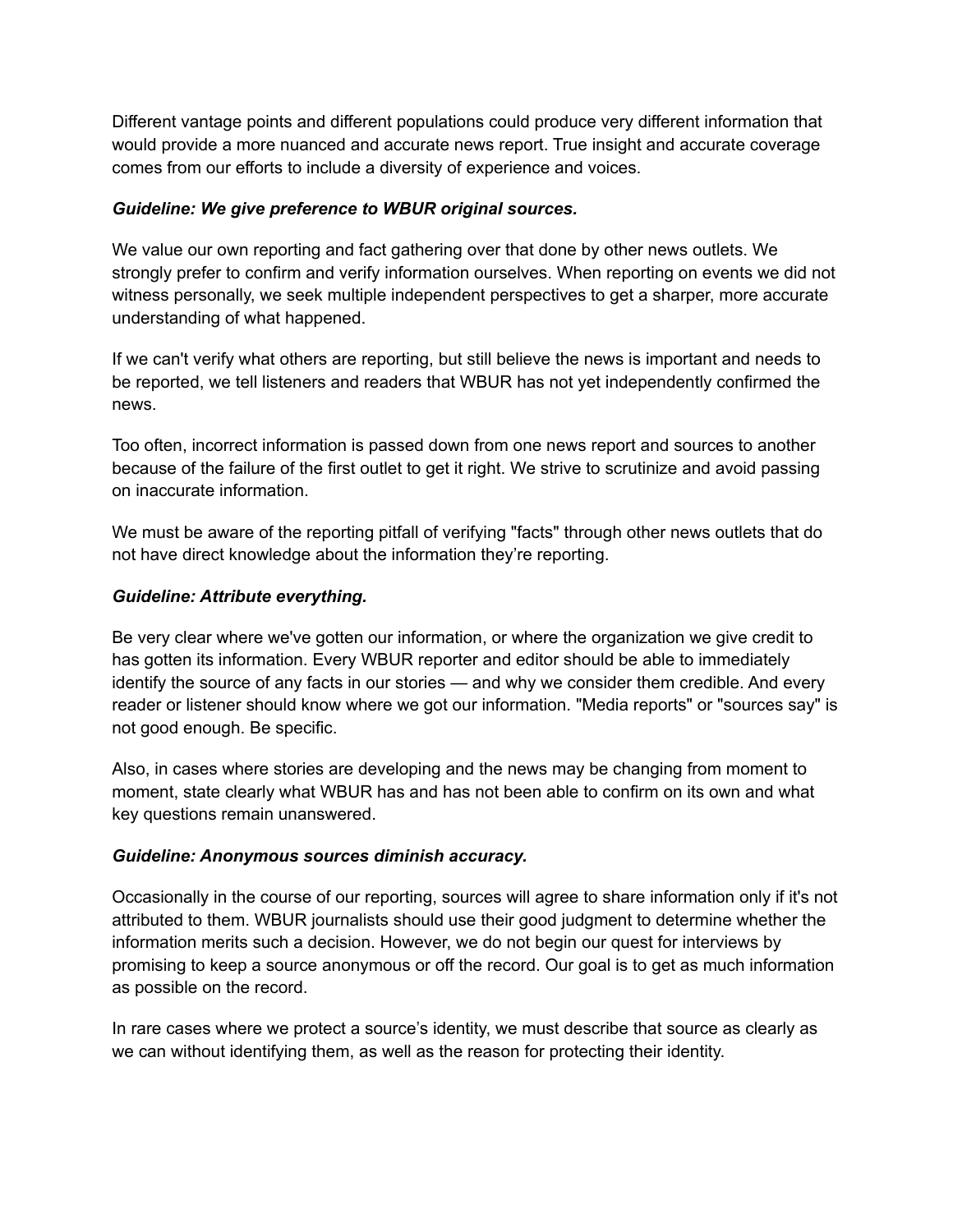### *Guideline: Determine if the source is credible, reliable, and knowledgeable.*

In rare cases, we use information from anonymous sources to tell important stories that otherwise would go unreported. This is not a solo decision – the editors and producers of these stories must be satisfied that the source is credible and reliable, and that there is a substantial journalistic justification for using information from the source without attribution. This requires both deciding whether it is editorially justified to let the person speak anonymously, and being satisfied that this person is who they claim to be and that they are credibly in a position to have the information they are revealing. We should never be in the position of having to verify these things after a story has been broadcast or published.

### *Guideline: Consult with senior news leaders to determine if anonymity is warranted.*

Individual WBUR journalists — reporters, producers and others — do not on their own have the authority to assure any source that information they give us anonymously will be reported. Approval must come from a senior news leader. As the level of importance regarding the information rises, so should the level of editor who is pulled into the conversation. There is no hard-and-fast rule. When in doubt, editors should always err on the side of caution and run issues up the next step in the chain of command. If a reporter and editor know ahead of time that a key interview can only be done if the source is granted anonymity, they must seek the approval of the executive editor for news or the executive producer for the national shows and podcasts.

### *Guideline: No disguises.*

We may withhold a source's name who talks to us on tape or on the record, if that individual might be put in danger, legal jeopardy or face some other serious threat if their name is revealed. Instead, we use pronouns and descriptions to make clear who is speaking or whom we're referring to. We may refer to the person without using a last name, if he or she is comfortable with that degree of anonymity and if we decide the situation meets our criteria for granting anonymity. But we don't use pseudonyms to replace their real name. Our job is to present factual – not fabricated – information. See here for more on [anonymity](http://www.wbur.org/2022/03/09/ethics-guide-fairness) guidelines.

On rare occasions, we may need to further protect sources by concealing their voices, either through audio manipulation or by having an actor read the direct quotes. These decisions need to be made in consultation with the executive editor for news or the executive producers for the national shows and podcasts.

### *Guideline: Accuracy comes first when reporting breaking news.*

In breaking news situations, timeliness and accuracy can be in conflict. We must be judicious, for the stakes can be great. It is always wise to ask: What does our audience need to know? Why do they need to know? When do they need to know?

In some situations, the information is exceptionally important and the audience needs that information immediately. We do our best to give clear, cogent and correct reporting, even before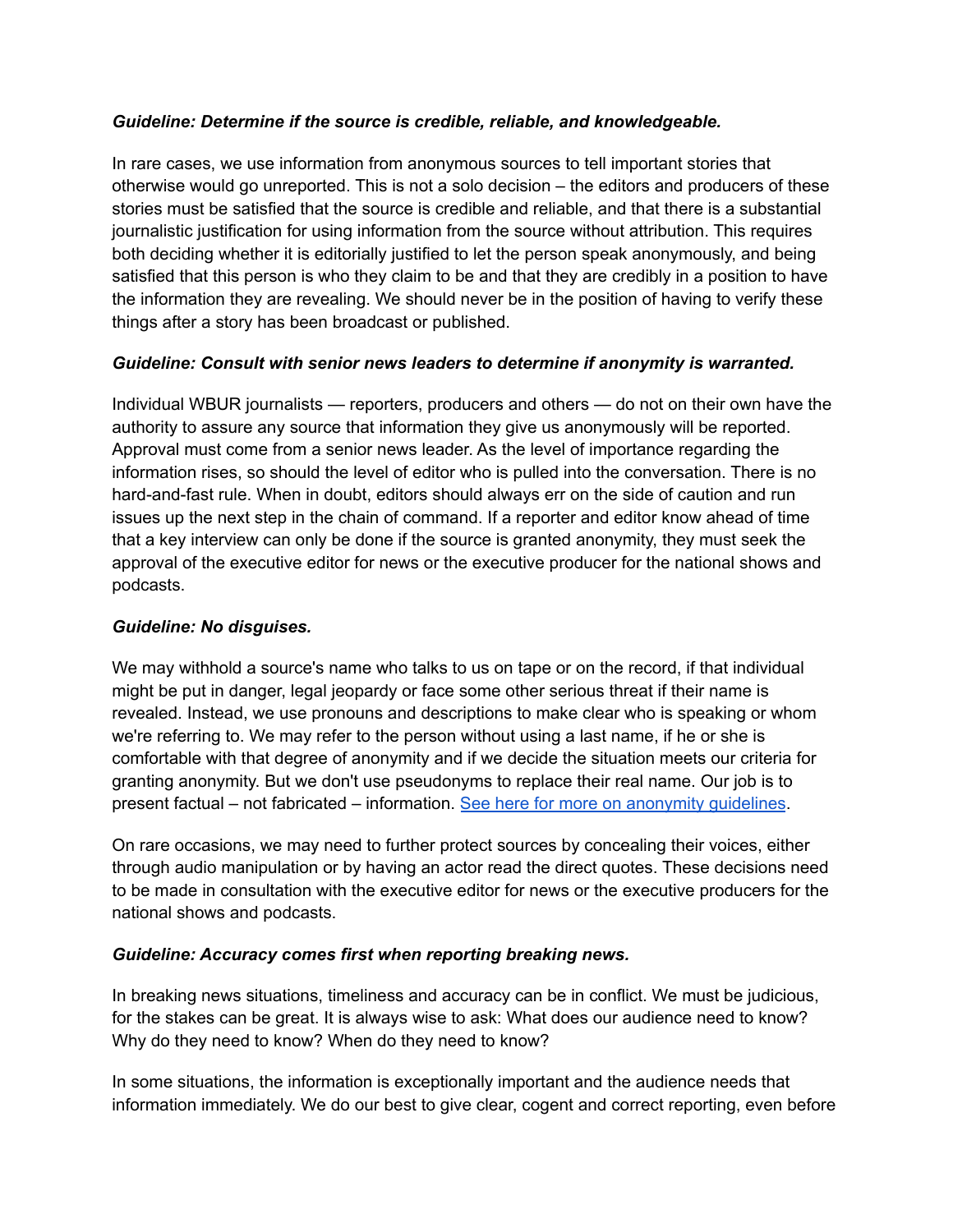we've had a chance to thoroughly vet the information. We must be transparent and state what we're certain of, what we don't yet know and how our information was acquired.

In other situations, the timeliness and the importance of the information are trumped by accuracy concerns. Wrong information could be much more harmful than delayed reporting. We should always be willing to hold back momentarily to gather more information and verify key facts. If we do present inaccurate information in a breaking story, we not only damage our reputation but we can cause harm to those who are affected by the event or who might act upon our erroneous information.

And, if we have information that might cause significant grief (to a victim's family, for example) or might potentially put someone in harm's way, we do not report it until it's been thoroughly verified and senior news leaders have given their approval.

When news is breaking, we ideally rely on our own reporting. However, we may need to pass along information reported by others because the public should know about it immediately. This is particularly true when safety is an issue. In all cases, take special care in using information from wire service stories, reports by other news organizations, or online content that may not be coming from a reputable source. And of course always cite where the information is coming from.

### *Guideline: Live and real-time reporting must measure up to the same accuracy standards.*

The public deserves the same rigor and commitment to accuracy when we are reporting information "live" - whether that is on air, online or on any other real-time platform.

Preparation for these situations is key, and journalists should be knowledgeable about their subjects in order to vet information and provide context in real time to the best of our abilities. In cases where accuracy would be sacrificed for the sake of speed, it is wise to slow down. A brief delay is better than an erroneous report. It is a red herring defense to suggest we can incrementally get the story correct with continuous updates; the harm will have already occurred if inaccurate information is broadcast or published as part of incremental updated coverage even when corrected in followup reports.

### *Guideline: Confront interviewees who lie or bend the truth.*

It is an obligation of journalists to hold the powerful accountable. When an interviewee fails to tell the truth or conveys misinformation, it is our responsibility to challenge the statements. There is legitimate news value in respectfully and precisely contesting questionable or outright false information as it occurs.

Hosts and reporters should be prepared in knowledge and skill to probe and push, particularly when it comes to live interviews. In some cases where we have good reason to believe an interviewee will not be honest, it's wise to thoroughly research the subject and previous statements, in order to appropriately challenge the interviewee.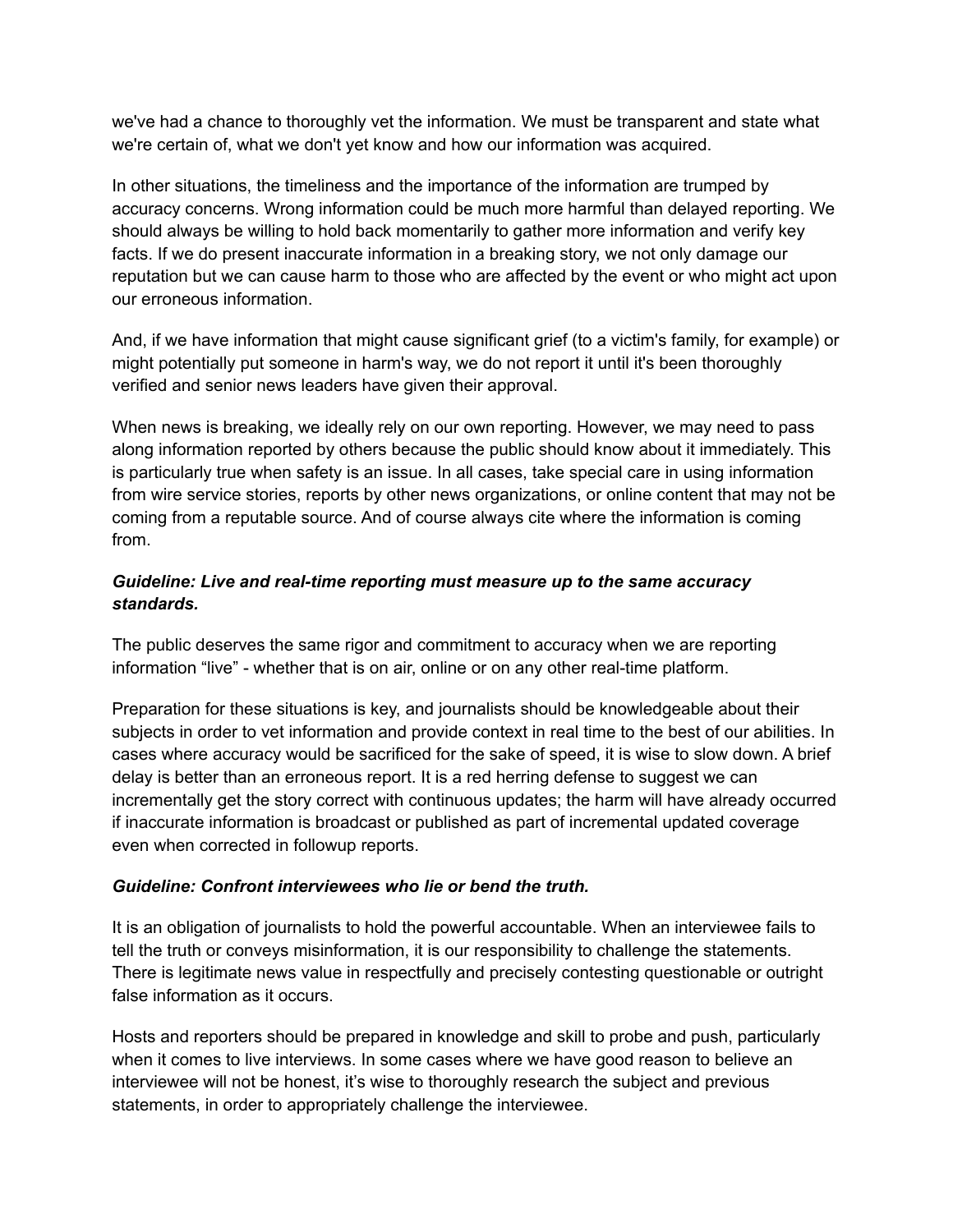In some situations it may be best to pre-tape interviews to enable appropriate editing and fact-checking to protect the accuracy of our reporting and to ensure we are not manipulated by those who seek to mislead or deceive our audience.

There can be editorial value in interviewing those individuals who may be known for stretching or defying the truth in order to hold them accountable for their views. These are high-stakes environments and extra precaution is warranted. These are special circumstances, and we should think carefully about interviewing individuals with a pattern of lying or otherwise operating in bad faith.

### *Guideline: Take special care with news that might cause grief or damage reputations.*

Any falsehoods in our news reports can cause harm. But errors that may damage reputations or bring about grief are especially fraught, and extra precautions should be taken to avoid them. We don't report an individual's death, for example, until it has been confirmed by authoritative sources and we're certain the family is aware. In those cases (whether on air or on social media) err on the side of caution and when unsure get clearance from the appropriate senior news leader.

### *Guideline for accuracy on social media: Be a journalist. Don't spread unverified information. Be careful and skeptical.*

When determining whether to pass along information reported on social media sites by other news outlets or individuals, be thoughtful and judicious. When we point to what others are reporting, in the eyes of many we are effectively reporting that information ourselves.

But we also know that reporting about what's being posted on social media can provide our listeners and readers valuable insights into what is unfolding in the news.

One key is to be transparent about what we're doing. We tell readers what has and hasn't been confirmed. Our same standards for anonymous sources apply in social media, and we must be diligent about citation, particularly in breaking news environments. We challenge those putting information out on social media to provide evidence before we are comfortable reporting the information ourselves. We raise doubts and ask questions when we have concerns sometimes "knocking down" rumors circulating on social media is of enormous value to our audience. Always ask an important question: am I about to spread an unverified rumor or am I passing on valuable and credible information in a transparent manner with appropriate caveats?

Above all, proceed with caution, especially when news is breaking and accounts vary widely about what is happening. Reach out to other sources for confirmation. And the general standard is simple: Tweet and retweet as if what you're saying or passing along is information that you would put on the air or online. If it needs context, attribution, clarification or "knocking down," provide it.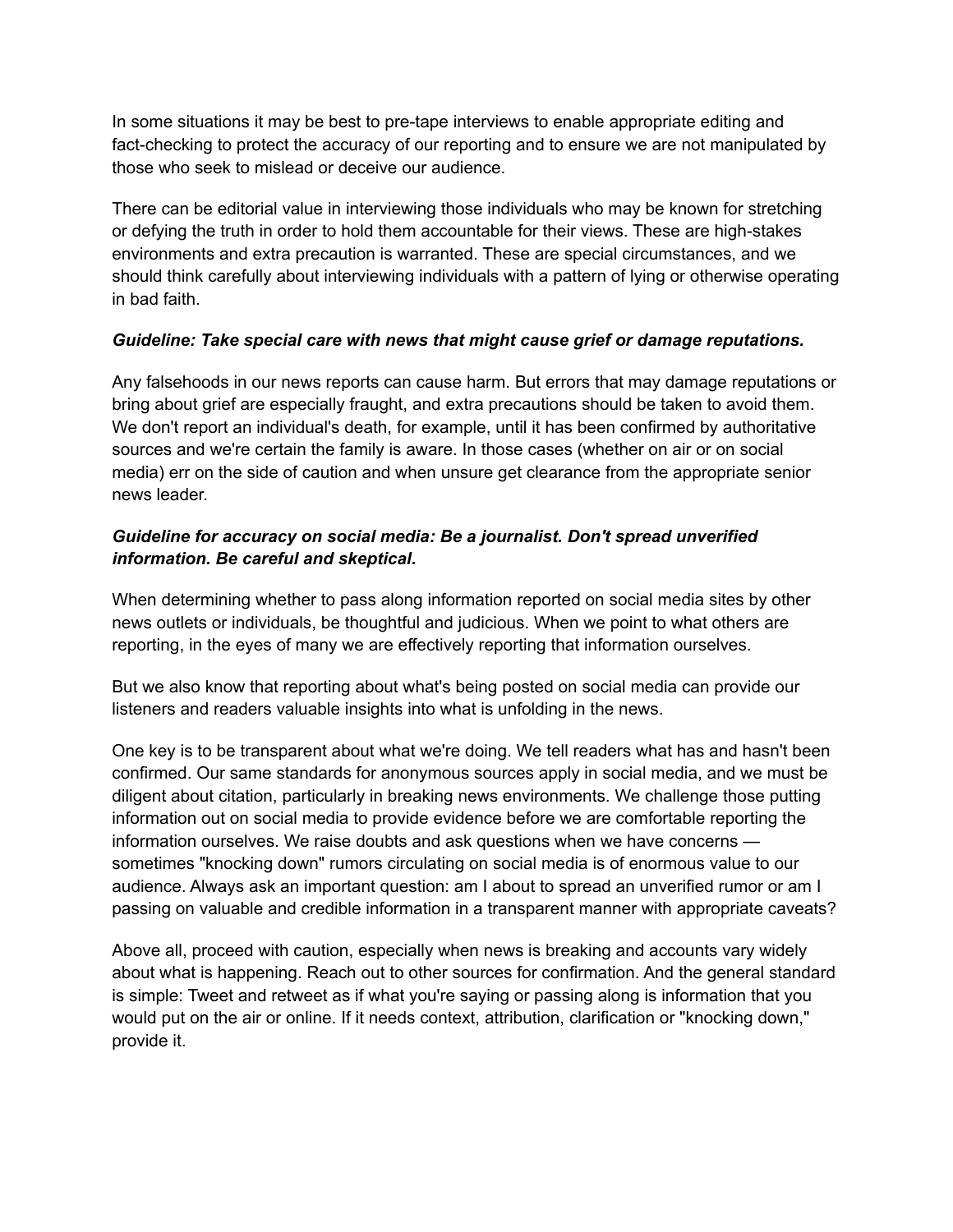Always make clear to listeners and readers what has been obtained from our original reporting and what we've found posted in social media outlets. And to the greatest practical extent, spell out how the information was checked and why we consider the sources credible.

And when in doubt, consult with your supervisor and a senior news leader.

### *Guideline: Verify the authenticity of your source.*

It's often easier to falsify one's identity online than it is offline. And tonal or contextual nuances can be lost in online exchanges. So when appropriate, clarify and confirm information collected online through phone or in-person interviews. For example, when a social media posting is itself news, try to contact the source to confirm the origin of the information and attain a better understanding of its meaning.

### **Accuracy in visual journalism**

The images and graphics we use to tell our stories assist us in our pursuit of the truth. Some guidelines are simple: Captions and labels must accurately describe the details and the events in the images they accompany. The same is true of the information we present online in graphics.

Some visual content is more subjective and requires more judgment: Be fair to the people in photos and honest with our viewers. Use images to convey information and tell stories, not to make the subjects look better or worse than the facts warrant. Be cautious when using archive or file photography to ensure the photographs are in proper context and that the captions are accurate.

Likewise, our graphics present information in ways that educate and illuminate. We do not skew data to mislead viewers about an issue or event.

### *Guideline: Take care in using images that have been posted online.*

Increasingly, individuals who are not journalists are posting photos and videos online. Some of these may hold news value and would be relevant to our audience.

But images can be manipulated. Old video can be reposted and made to appear as if it's new. Photos or video taken in one part of the world can be repackaged and portrayed as being from somewhere else. It is our duty to determine the accuracy and authenticity of any image before publishing it, never more so than when it is a photo or video taken by someone who is not a WBUR journalist. There are legal and copyright issues to consider in addition to the ethical issues. Always consult with a digital news manager before publishing these images, and when in doubt about an image, don't use it.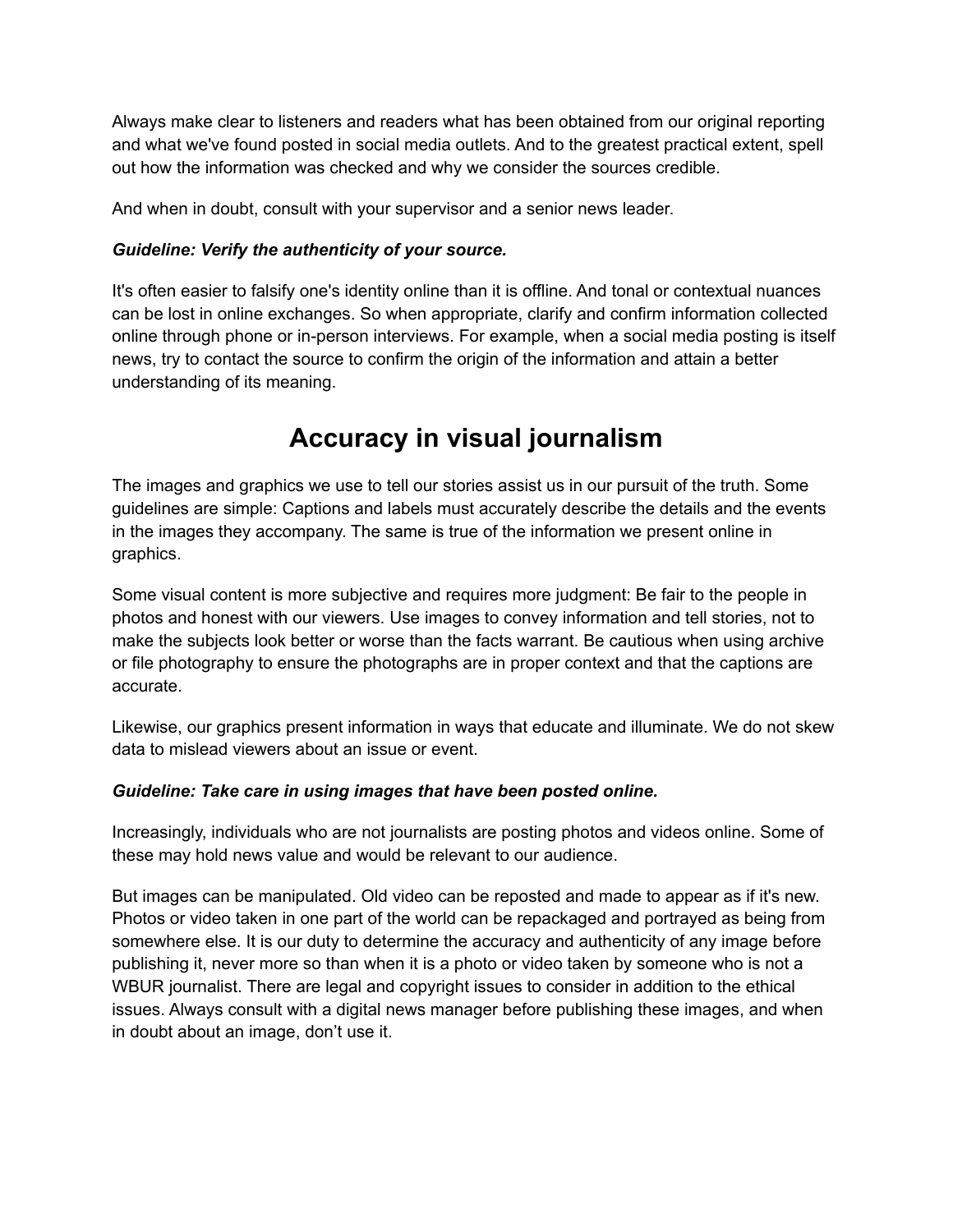### **More resources:**

First Draft's guide for [verifying](https://firstdraftnews.org/en/education/curriculum-resource/verifying-photos-videos/) photos and videos.

The National Press [Photographers](https://nppa.org/code_of_ethics) Association's code of ethics.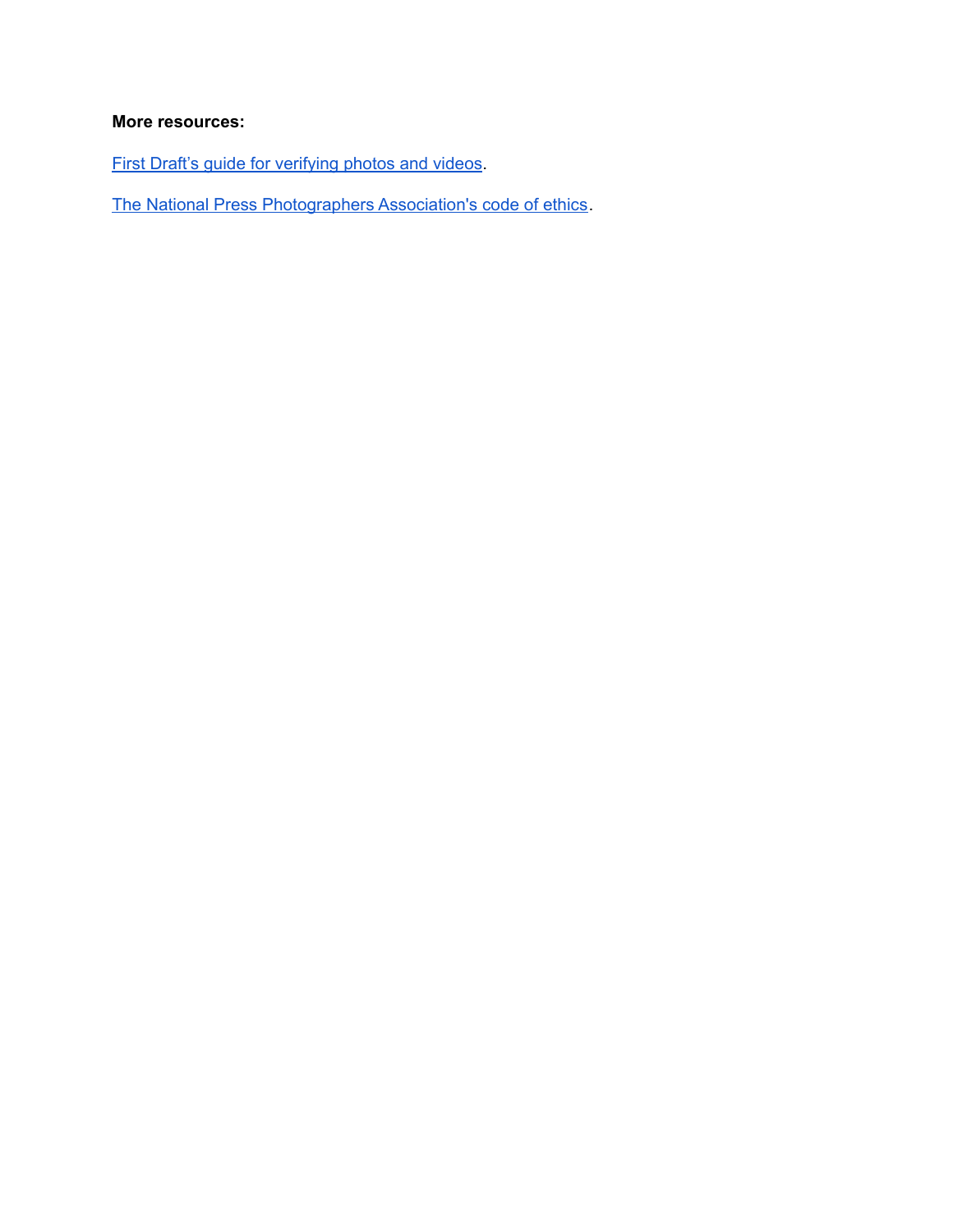### **[Fairness](http://www.wbur.org/2022/03/09/ethics-guide-fairness)**

Fairness is at the core of excellent and ethical journalism. To tell the truest story possible, it is *essential that we treat those we interview and report on with scrupulous fairness, guided by a spirit of professionalism. We seek responses from those who are the subjects of criticism, unfavorable allegations or other negative assertions in our stories. What we report is edited for time, space and clarity. Those are realities, not excuses for error. When we quote, edit or otherwise report what people tell us, we aim to be faithful to their meaning, so our stories ring true to those we interview. In all our stories, especially matters of controversy, we strive to consider the strongest arguments, seeking to deliver both nuance and clarity. Our goal is not to please the people we report on or to produce stories that create the appearance of balance, but to seek the truth.*

### **Fairness in presenting the news**

We have unique and essential obligations as journalists, with duties unlike any other professionals. We gather, edit and report the news to inform and educate the public about significant issues, developments and events.

We report for the public, not our sources. Our primary consideration when presenting the news is that truth is our guide.

We treat our sources justly, respectfully and without discrimination or favoritism. However, if our sources try to mislead us or put a false spin on the information they provide, we hold them accountable, verify the facts and reveal the truth.

We fully identify our sources with rare exceptions and only after a rigorous vetting process and approval by senior news leadership.

We strive to give our audience confidence that we have rigorously considered multiple points of view and relevant context in our reporting process. Our goal is the pursuit of truth, thus we avoid framing fairness as simplistic balance. Fairness is about proper consideration and not necessarily about equal time or equal weight in a story. If the evidence in a matter of controversy weighs heavily on one side, we acknowledge it in our reports. We scrupulously avoid the trap of "false equivalency" in our reporting.

We stick to facts and to language that is clear, compelling and neutral. We emphasize context and clarity. We avoid "loaded" words preferred by a particular side in a debate. We write and speak in ways that will illuminate issues, not inflame them.

We acknowledge that we personally hold opinions and beliefs, but we consciously avoid allowing these to bias our decision-making and prejudice our reporting. WBUR journalists are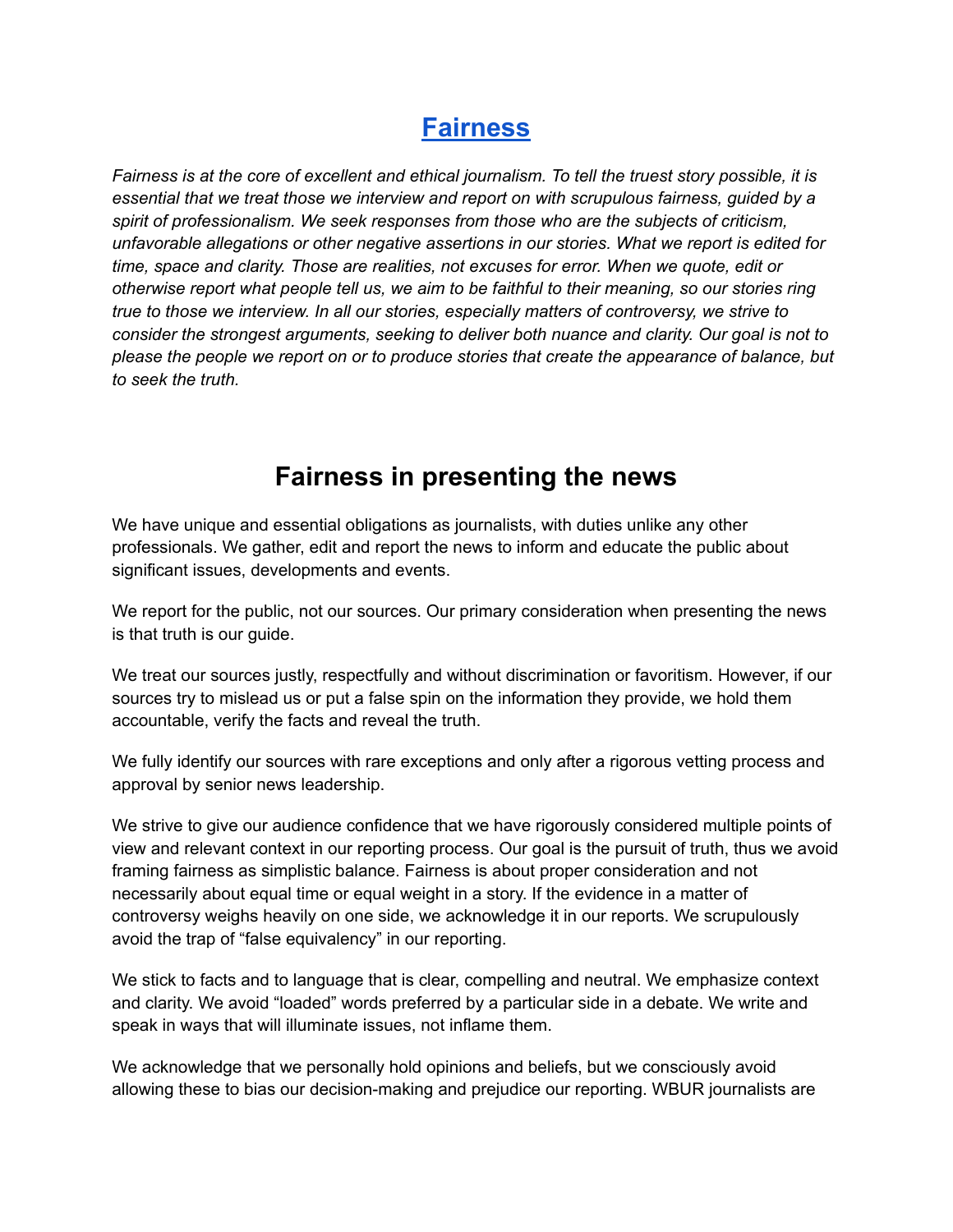vigilant about recognizing and revealing if we find ourselves unable to be journalistically fair in our work. Supervising editors and executive producers are ultimately responsible for addressing conflicts of interest and concerns over bias or potential bias.

### *Guideline: Present facts, not indictments.*

The "court of public opinion" is an expression, not a legal forum. When a person or company has been charged with wrongdoing by official sources, we must carefully avoid presenting facts in a manner that presumes guilt. When covering legal cases, always tell our listeners and readers if the defendant has entered a plea. Be scrupulous about accurately using words such as "arrested," "charged," "indicted" and other legal terms.

### *Guideline: Help our sources understand our work.*

Reporters and hosts must make sure that an interview subject or guest knows when an interview has begun and when it has ended. There should be no question about the distinction regarding what is or isn't for broadcast, and what is on the record and what is not on the record.

### *Guideline: Our sources shouldn't be surprised by how they're represented.*

No one we interview should be surprised by what they hear or read themselves saying. The conversation and quotes should "ring true" to them. That's why WBUR hosts, producers, and reporters make sure that the people we speak with know what they say will be edited — and that we will strive to be true to the meaning of their words.

"You don't want guests to be shocked — or feel they were misled — when they hear themselves on the air and discover that most of what they said has been cut out," former NPR Editor Jonathan Kern writes in Sound Reporting.

Former All Things Considered host Robert Siegel says that when he's recording an interview for broadcast later, "I inform people that this is not live, that it will be edited and that we will talk longer than what will be broadcast on the air." He also makes sure the guest knows about how long the edited conversation will end up being. "And I say that if you make a factual error, or I do, tell us and we will ask the question again."

Telling someone that we will be editing an interview does not, obviously, give us the right to do just anything. We "exercise good judgment ... [and] consider the editorial ramifications of the editing process," Kern says.

We must practice "ethical editing" to ensure the meaning remains true to the original intent.

If you have any doubt about what a person you interviewed meant, speak with them before broadcast or publication to prevent any misunderstandings. This should not be misconstrued as "quote approval," but rather when we encounter uncertainty, it is our responsibility to seek clarity. We **should** recheck facts and elements of a story we are citing to sources. We should not share our full reports with sources before we share them with the public.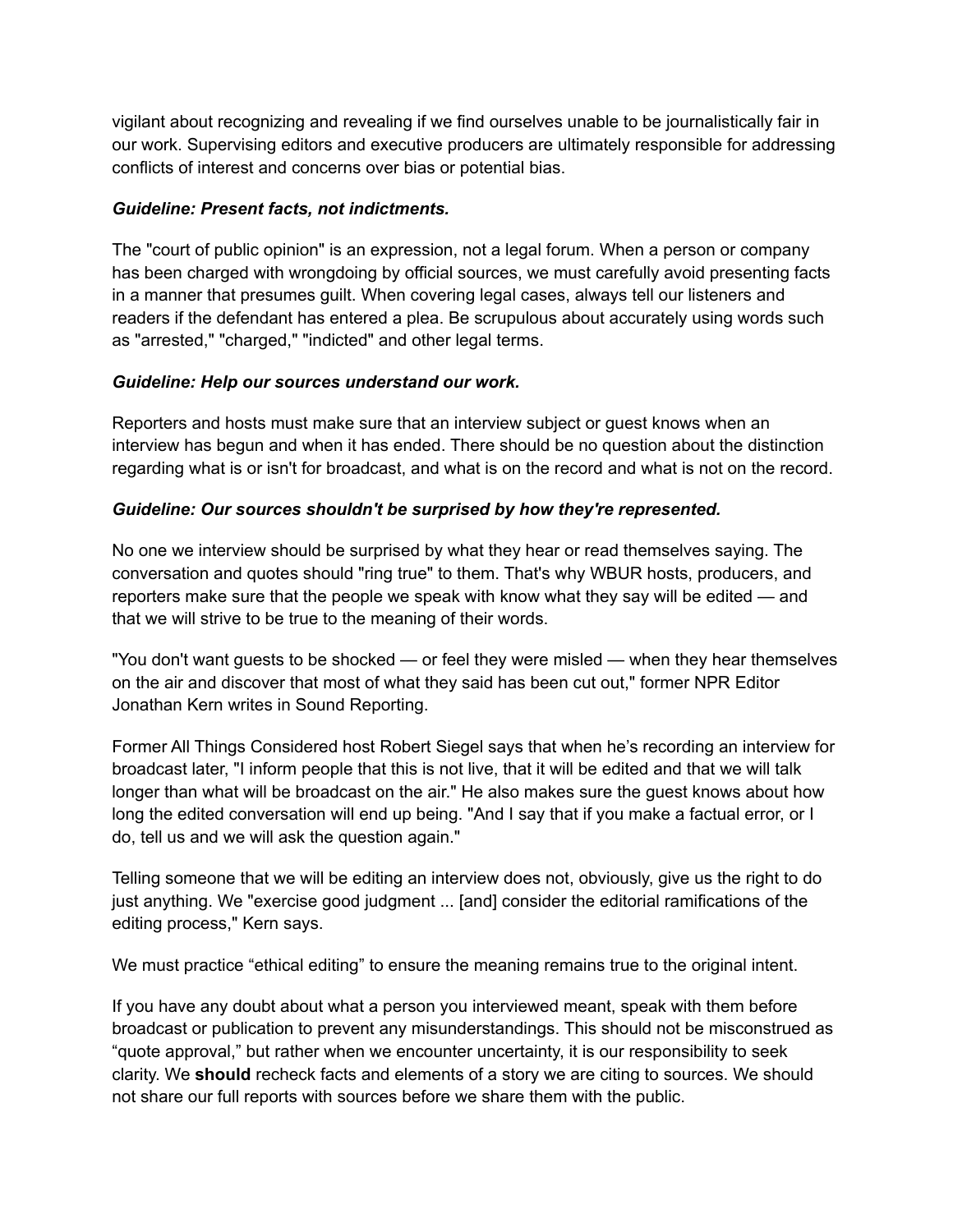#### *Guideline: Be fair to our sources.*

If we're perceived as being unfair we not only risk losing the trust of our audience, we also put our reporting at risk. All individuals we report on should be able to trust that we'll be fair not just in how we present their views, but in how we seek those views. This means we give those whom we cover the opportunity to respond to critical allegations in our reports, or to explain themselves when we suspect they've given us inaccurate information.

When sources — even those involved in some of the most controversial issues of the day trust that we're fair and honest, our work benefits and so does our audience.

### *Guideline: Give sources time to respond.*

If our audience wonders what someone we report about had to say in his or her defense, and we haven't provided that information or explained our efforts to get their reaction and point of view, we have failed.

When we seek such responses, we give the subjects a reasonable amount of time to get back to us and multiple ways to do so (phone numbers, e-mail addresses, etc.). What we consider "a reasonable amount of time" will vary depending on the situation, determined after a thorough discussion involving the reporter and/or producer and appropriate editors.

When news is breaking, make sure the people we're attempting to reach know about our deadlines — for the next newscast or the next program, for example.

If, despite our best efforts, we cannot get a response but determine that we need to go ahead with the story, cull past reports, documents and statements to pull out any previous comments made by the subject or organization that may help explain their positions. Look for credible proxies who may be able to defend their side. And tell our listeners and readers about our attempts to contact the subjects.

### *Guideline: No anonymous attacks.*

Anonymous sources should not be allowed to attack or praise others in our reports. They generally cannot make pejorative comments about the character, reputation, or personal qualities of another individual, or derogatory statements about an institution. We don't use such material in our stories.

While we recognize that some valuable information can only be obtained off the record, it is unfair to air a source's opinion on a subject of coverage when the source's identity and motives are shielded from scrutiny.

#### *Guideline: Describe anonymous sources for our audience.*

When a decision is made to use information that we have obtained from a source that must remain anonymous, we describe in as much detail as we can, without revealing so much that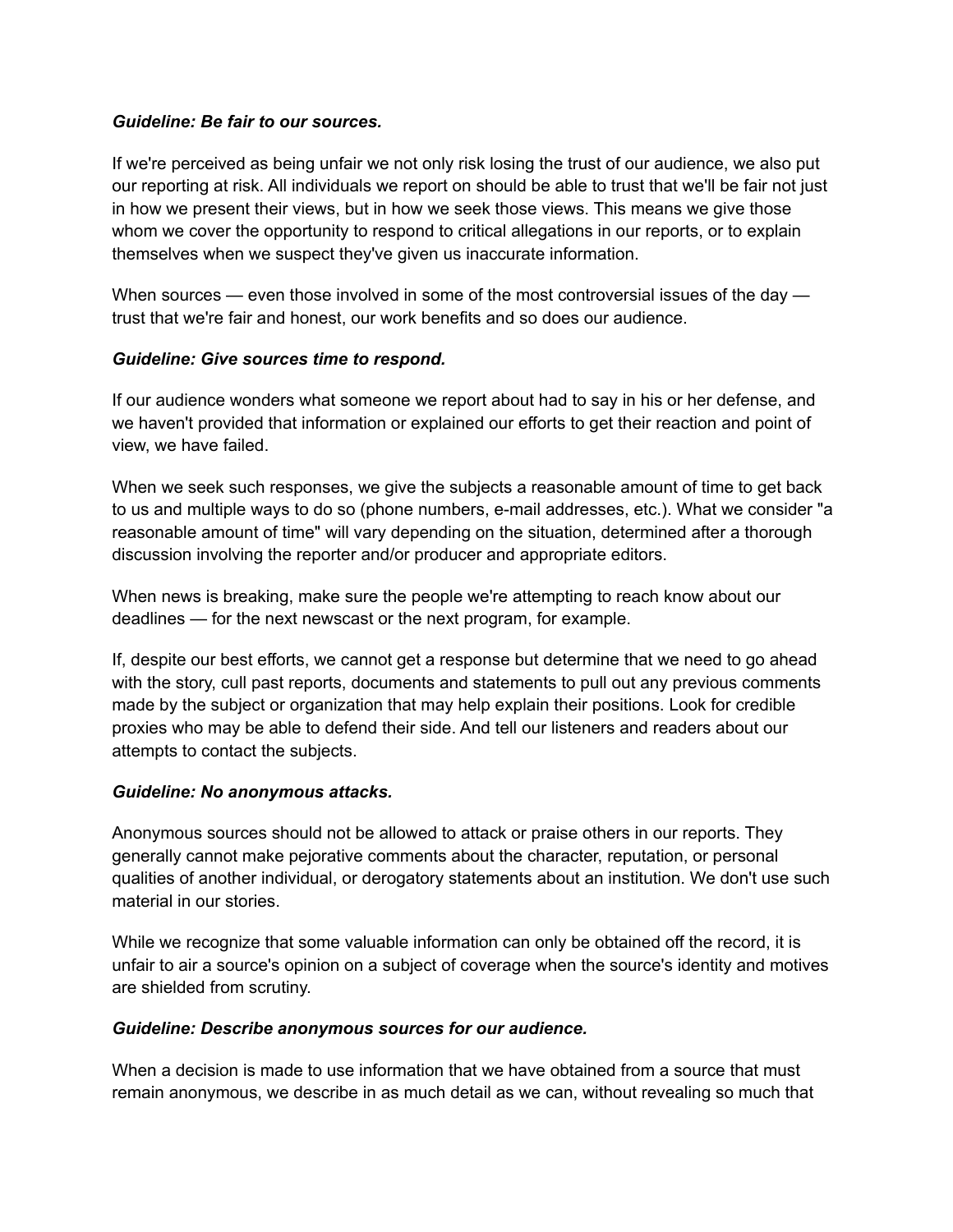we effectively identify that person. We describe how the source knows this information, their motivations, and any other biographical details that will help our audience evaluate the source's credibility. At the same time, we should be clear with our sources how we are describing them, and be cautious of "jigsaw identification" in which someone (e.g. an employer) could identify the source by the details being shared. To help us in this pursuit, we should seek to understand from our sources who they are seeking anonymity from -- the public? A boss? A family member?

It is never enough to say "WBUR has learned" something. It is not enough to report that "officials say" something, or that some detail is "reportedly" true. If it is important for listeners or readers to know, for example, what political party the source is from, we report that information. If it is important to know what agency the source is from, we report that. If it is important to know which side of an issue the source represents, we report that. We push to get as much detail as we can about how the source knows this information, and to get the source's agreement to report as much of that detail as possible. Was she in the room when the meeting happened? Does he have a copy of the report? Did he participate in the investigation?

### *Guideline: When you cite the sources of others, attribute clearly.*

When we attribute information to anonymous sources, it is assumed that these are our sources and that we have obtained the information firsthand from them. If this is not the case, and we are referring to reports in other news outlets based on anonymous sources of theirs, we are meticulous about attributing the information to those other outlets and we describe as fully as possible who those sources are, and how they know their information.

### *Guideline: Avoid the "off the record" trap.*

Although WBUR journalists do agree to talk to sources on background when necessary, our strong preference is to have sources stay "on the record." Before any unattributed information is reported, reporters must make every reasonable effort to get it on the record — if not from that source, then from somewhere else. Remember, it's the journalist, not the source, who determines when it's appropriate to go "off the record."

#### *Guideline: Our word is binding when making promises to sources.*

As an ethical matter, when we make a promise to a source, we will keep it. Therefore we take any promise of anonymity seriously, and we should first ensure that we are able to keep that promise. We inform the source about the limits of legal protections, and expect the source to be honest with us.

Consult with editorial leadership, and if deemed necessary, with legal counsel (BU's Office of the General Counsel and WBUR's outside counsel) before you make a promise of confidentiality. Discuss whether the promise is necessary, what the exact scope of confidentiality will be, under what conditions the source might be willing to release you from the promise, and what the potential risks to you or WBUR might be.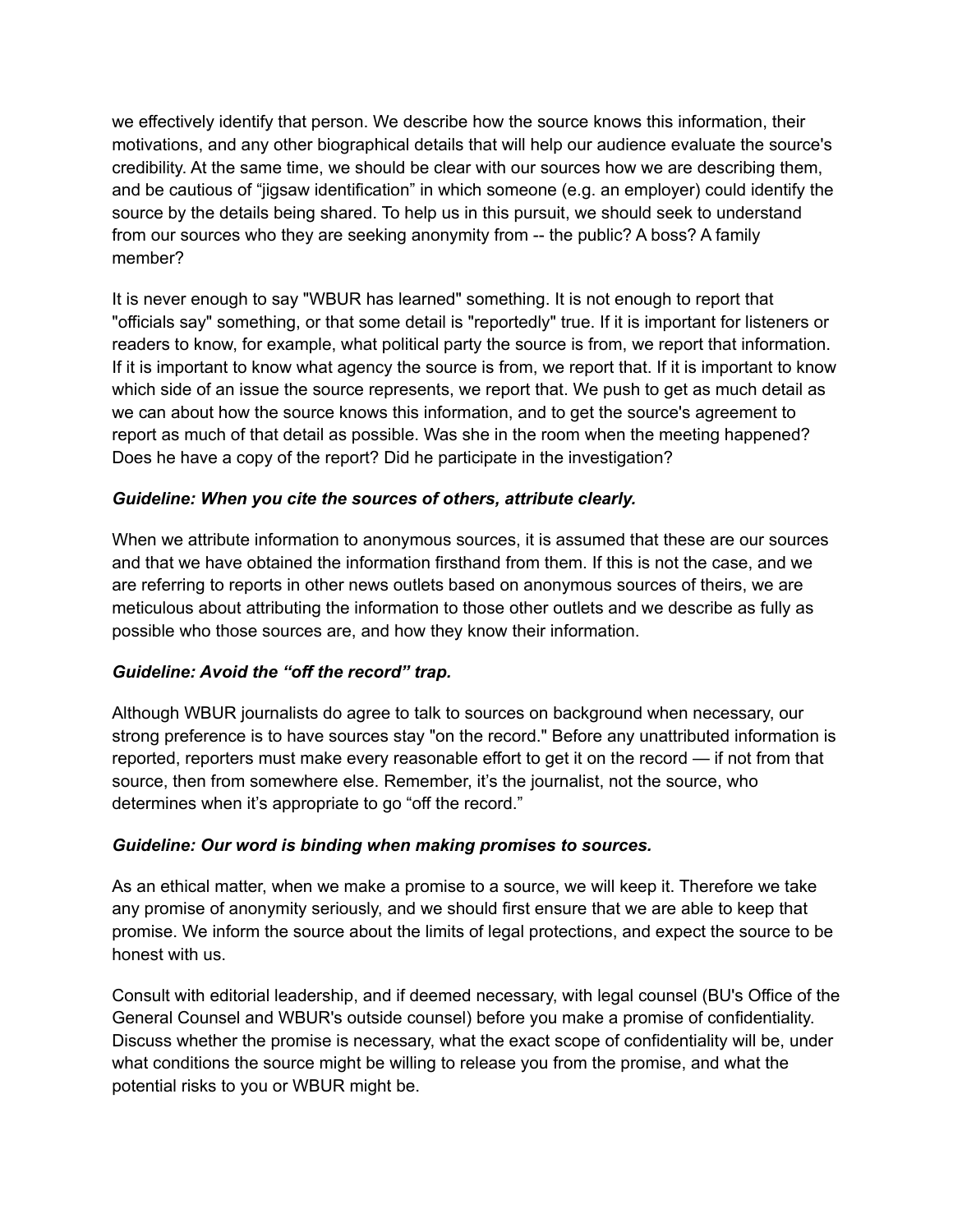Keep in mind that the legal protection provided to journalists to keep source identities, outtakes, or other confidential information secret is not 100% secure. Courts can attempt to compel journalists to testify or reveal information even when confidentiality has been promised, and refusal to reveal the information can result in jail time or fines. It is therefore possible that if journalists make a promise of confidentiality, but are later compelled to testify, they may either be jailed or ordered to pay damages. For those reasons, WBUR journalists must not promise confidentiality before discussing the issue with their editors, editorial leadership, and potentially, our legal team. It is critical to determine if confidentiality is necessary for the reporting and to weigh the potential risks. We want to make sure we can support and protect WBUR journalists in these tricky scenarios.

#### *Guideline: Press anonymous sources hard.*

Before we rely on information from anonymous sources, we press them hard on exactly what they know and how they know it. Our goal is to tell listeners and readers as much as we can about why this person is being quoted.

So, for example, "a senior State House official who was at the meeting and heard what the governor said," is the type of language we use. "An official" is not.

### *Guideline: Consider requests to remove names from WBUR's archive individually, and hold a high bar.*

The public's interest and individual privacy are often in conflict, and the merits of each may shift over time. The permanence of the internet and the ubiquity of search place a new ethical responsibility on news organizations. News value may fade over time, but a digital story is indelible.

WBUR has a responsibility to report the truth. But it also recognizes that some of its published archive may be incomplete, out of date, or irrelevant. This is particularly the case when it comes to stories involving criminal justice. Crimes may spark initial news interest and coverage, but news organizations don't always follow the adjudication of crimes through to their ultimate disposition. In general, we should be wary of identifying people (by name or in photos) suspected or charged in low-level crimes at all, absent a compelling reason (see [more](https://apnews.com/article/crime-technology-df0a7cd66590d9cb29ed1526ec03b58f) from the [Associated](https://apnews.com/article/crime-technology-df0a7cd66590d9cb29ed1526ec03b58f) Press).

There may be other scenarios in which information published by WBUR causes harm to individuals that outweigh news relevance. For instance, targets of online harassment campaigns may seek to have photos or information removed from stories.

Sometimes requests can be handled with updates to an old story (and headline). In some rare cases, WBUR may consider removing information or names from published stories. WBUR will consider a variety of factors, including the news value of the information, how recently it was published, the age of the person and their role (for instance, WBUR is unlikely to remove information involving public officials).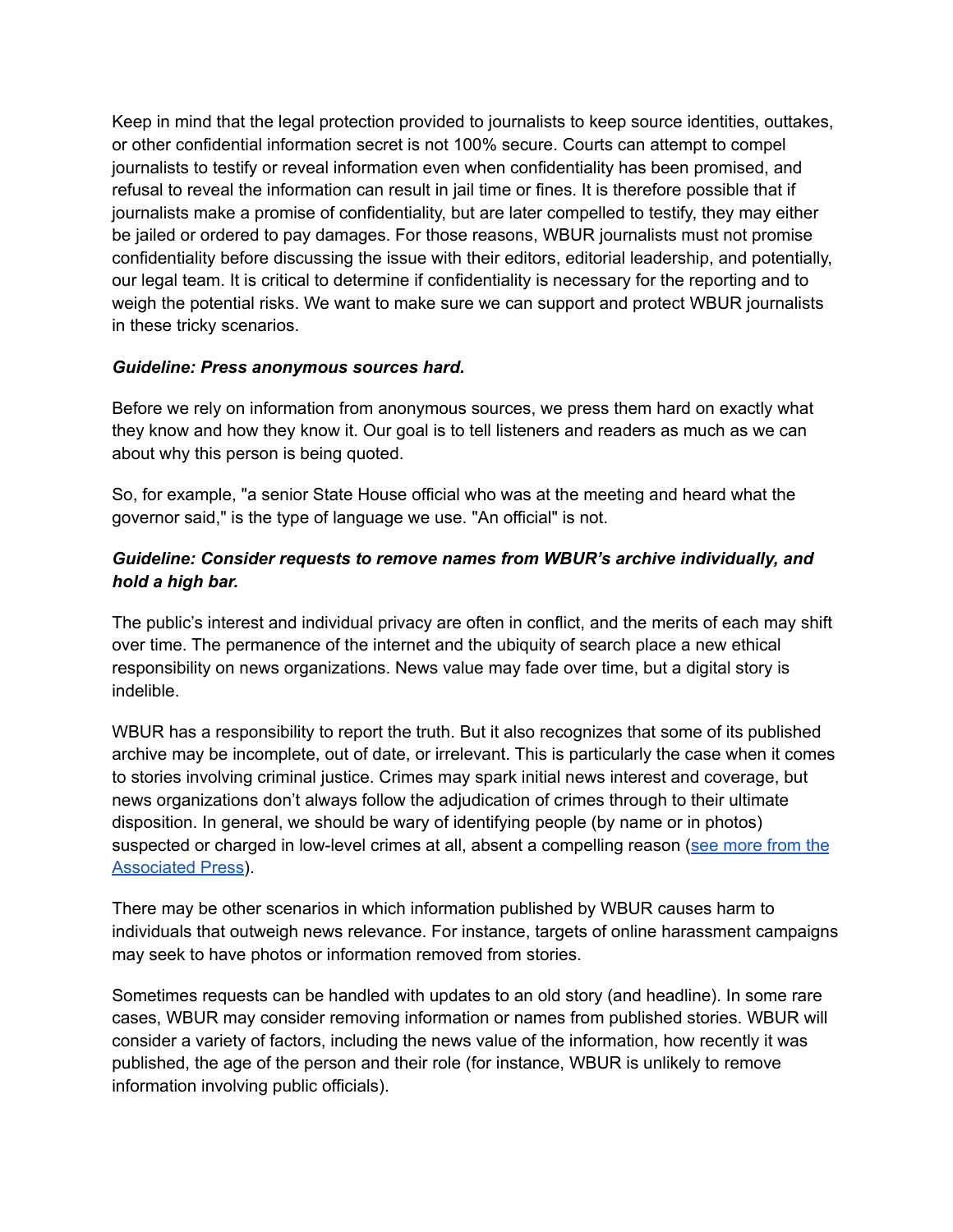A committee including the executive editors for news and digital as well as no fewer than two other journalists will meet regularly to review requests for removal from WBUR's published archive. As much as possible, the committee will include the original story's reporters and editors in arriving at a decision. If information is removed or updated, the committee should add an editor's note to the story.

### **Fairness to colleagues**

Our colleagues in the journalism industry and at WBUR are also stakeholders in our work. Our actions reflect not just on ourselves, but also on our profession and on others in our organization. We strive to be fair to those we work alongside.

This is true on social media. Sharing our colleagues' work is encouraged. But when it comes to criticism of the work done by WBUR journalists, we treat our colleagues as we hope they would treat us. If we have something critical to say, we say it to them directly with respect and generosity. Social media is not the place for criticism of our colleagues.

We also treat each other with respect when using communication platforms such as Slack. When in doubt, it's always wise to ask a few questions: Would I say that directly to this person? Would I say that in front of my co-workers? How would I feel if that was said – in public — to me or about me?

### *Guideline: Attribute generously, and respect fair use.*

Always be fair to your colleagues in the news media when drawing from their reports. Just as we insist that WBUR be given credit for its work, we are generous in giving credit to others for their original reporting and enterprise work.

When excerpting or quoting from other organizations' work, we strive to call attention to it, not draw attention from it. Do not quote or paraphrase another organization's material so much that you effectively make reading, watching or listening to their reports unnecessary. In its most egregious incarnations, excessive quotation can be construed as a form of plagiarism.

#### *Guideline: Respect the WBUR copyright.*

WBUR owns the material that we collect and produce in the course of our work, whether it's for use on-air or online. This material may not be reproduced elsewhere without the permission of WBUR. Consult with the executive editor for digital, programming director, and your department leader for requests to use WBUR's published work.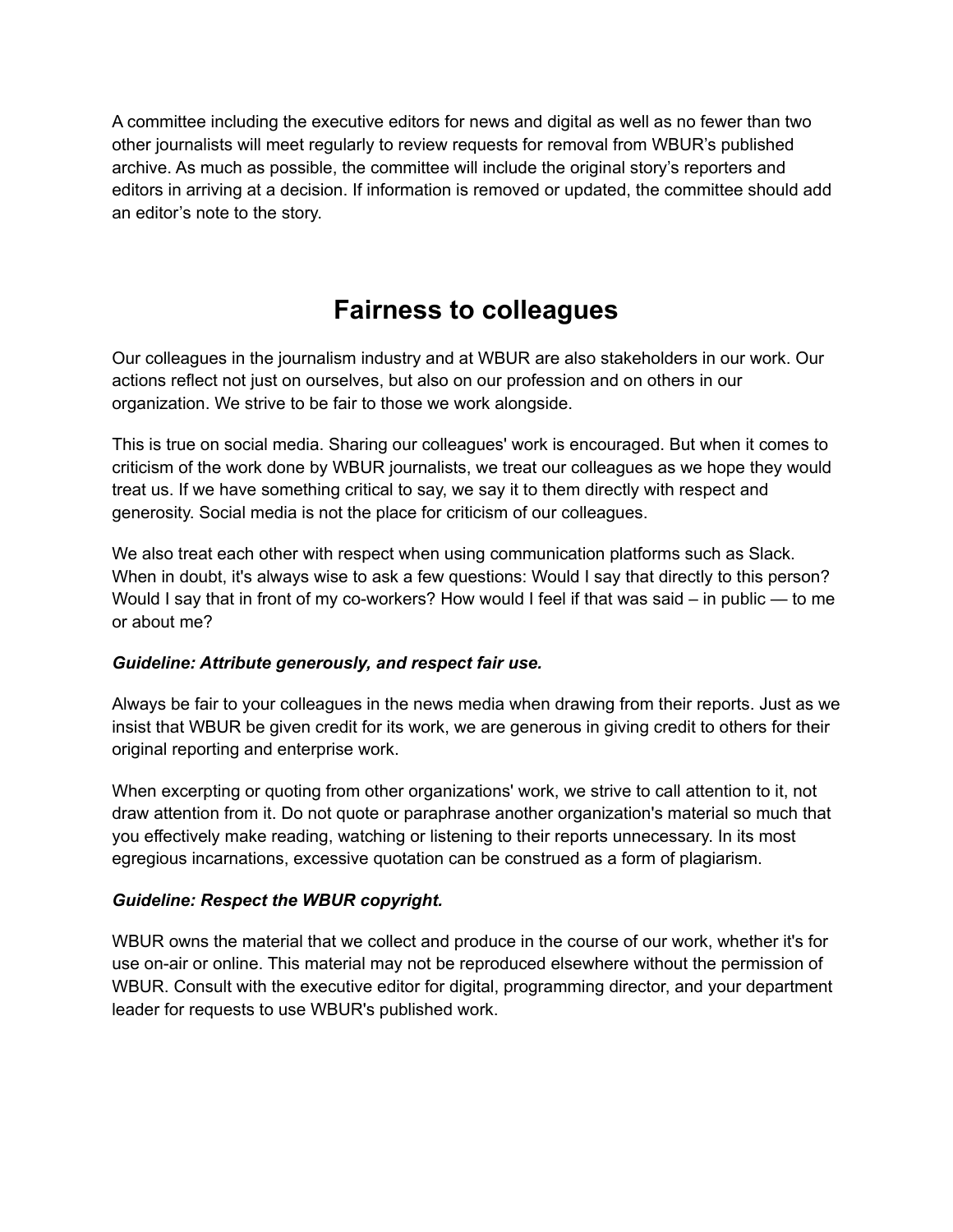### **[Honesty](http://www.wbur.org/2022/03/09/ethics-guide-honesty)**

*We must be honest and truthful in the course of our work. It is a cornerstone of the trust between journalists and the public. We identify ourselves as WBUR journalists when we report. We attribute information, making clear to our audience what information comes from which source. We do not pay for interviews. We avoid hyperbole and sensational conjecture. We edit and present information honestly, without deception. Only in very rare instances – such as when* public safety is at issue, when lives are at stake, or when our safety is of great concern – might *we withhold or disguise our identity or intent when reporting. Before we take such a step, we engage in rigorous deliberation, consider all alternatives and have approval from senior news leaders. Then, when we tell the story, we fully disclose what we did and why.*

### **Honesty in reporting and interviewing**

When we are working, we identify ourselves as WBUR journalists to those whom we interview and interact. We do not misrepresent or conceal our identities, pose as someone or something we are not, use hidden microphones or cameras to collect information, or record phone calls without the permission of all parties on the line, except in the very rarest of circumstances. We can justify the use of deception only in very rare situations where the information we seek is profoundly important and when it is impossible to gain that information through full disclosure of our journalistic identity and intent. In such cases we must conduct a rigorous deliberation with the executive editors for news, and/or the executive producers for the national programs and podcasts, and the chief content officer, as well as with WBUR attorneys.

### *Guideline: When might it be appropriate to use deception or misrepresentation in news gathering?*

• When the information obtained is of profound importance. It must be of vital public interest, such as revealing great "system failure" at the top levels, or it must prevent profound harm to individuals.

• When all other alternatives for obtaining the same information have been exhausted.

• When we have conducted a thorough, collaborative, and deliberative decision-making process on the ethical and legal issues, including consent laws in different states.

• When we are willing to disclose the nature of the deception and the reason for it.

• When we are able to commit the resources and time to pursue the story fully. Our work must be bulletproof.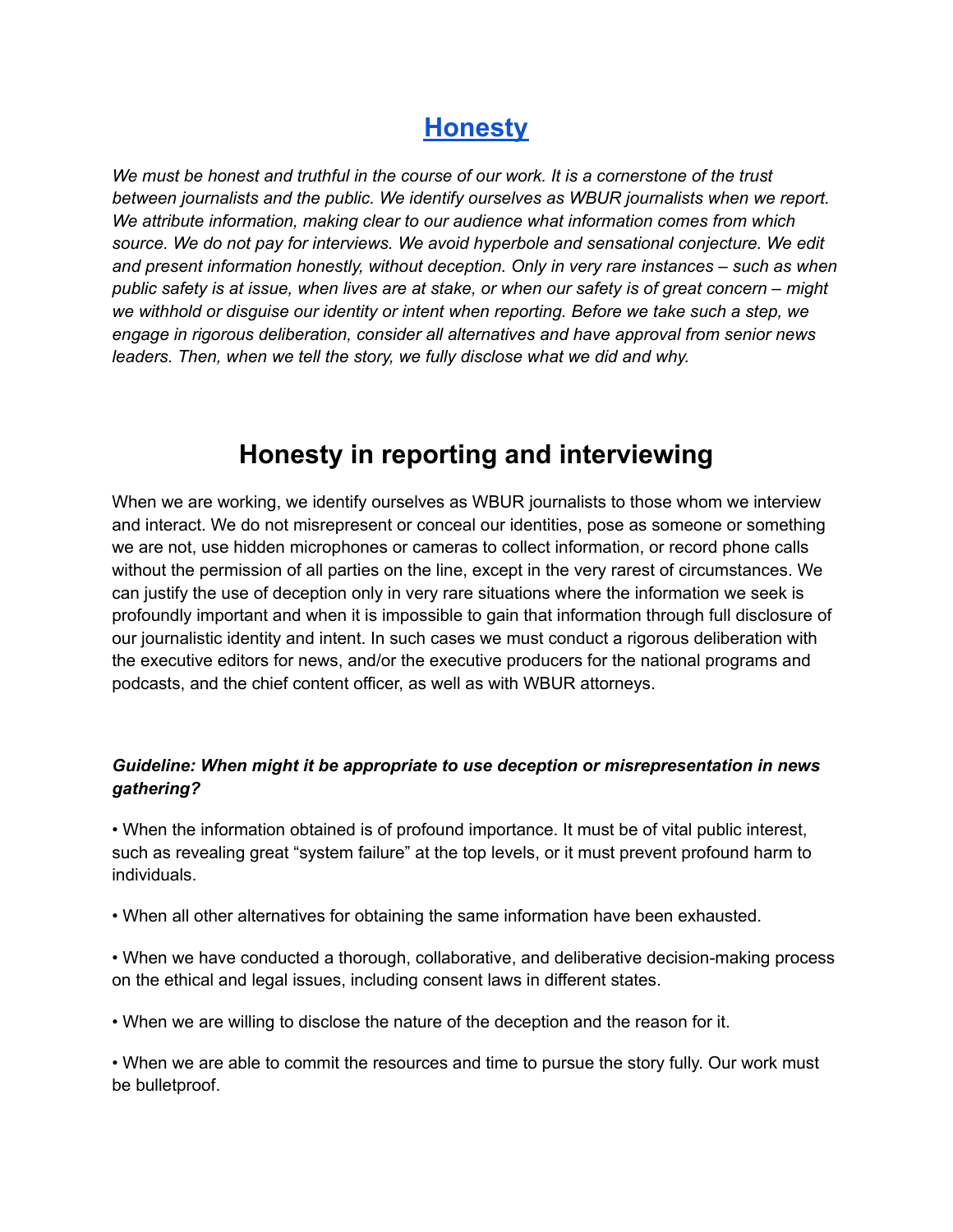• When the harm prevented by the information revealed through deception outweighs any harm caused by the act of deception.

Criteria that do not justify deception:

- Winning a prize.
- Beating the competition.
- Getting the story in less time and with less expense.
- Doing it because "others already did it."
- The subjects of the story are themselves unethical.

### **Honesty in presenting information**

### *Guideline: Our audience should always know which information comes from what source.*

Plagiarism – taking someone else's work and intentionally presenting it as if it is your own – is wrong. It's an unforgivable offense. But it's not enough that we don't intend to deceive our audience. Our standard is to make clear to our audience where the information we publish and broadcast comes from.

That means no material from another source should ever be included verbatim, or substantially so, without attribution. Our writing should be our own. There is no excuse for writing that lifts from other news organizations without attribution.

It also means that whenever we present someone's words verbatim in text, we encase them within quotes or, in an audio report, make it clear that we are using the source's wording. If we paraphrase for space or clarity, we transparently credit the source of the ideas. And we don't lightly edit quotes just to avoid putting them in quotes; we use brackets, ellipses and other signals to make clear we've changed what someone said.

#### *Guideline: We do not fabricate.*

"Public radio reporters and producers," Sound Reporting advises, "do not 'manufacture' scenes for news programs. If you arrive at an office 15 minutes after the employees finish holding a prayer vigil for their kidnapped boss, you cannot ask them to reconvene so you can record a simulation of the event. By the same token, you shouldn't ask people to pretend they are answering the phone, or typing a letter, or fixing breakfast, so that you can get sound of those activities."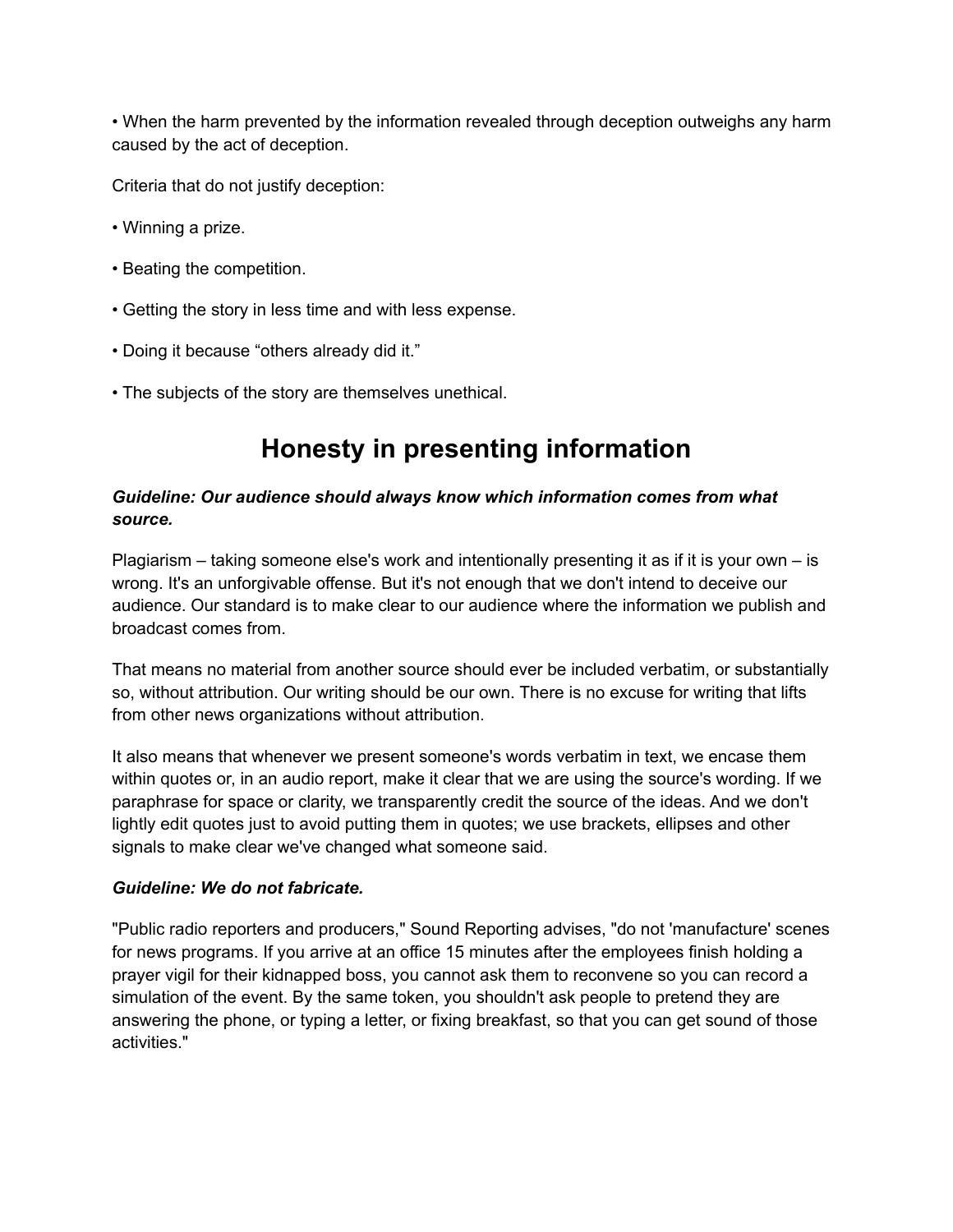Our audience should never be confused or deceived about what is happening in our stories. For instance, if a dog barks in a story, it should be the real dog, not a sound effect. (And get the dog's name.)

### *Guideline: Our visual journalism must honestly depict reality.*

When reporting on news events, the photographs and video we take and use depict events truthfully, honestly and without bias. Images are only enhanced for technical clarity — to correct color or improve contrast, for example. We are careful in how we crop photos and edit video to ensure that the scene is in proper context. We let events happen — we do not stage scenes to make them fit a storyline. If we have to rely on "file" art from the past, we clearly state so and include the date. And when considering photos provided by other organizations (e.g. The Associated Press), we view them with a critical eye to gauge whether they meet our standards.

When stories call for studio photography, it will be obvious to the viewer and if necessary it will be made perfectly clear in the accompanying caption information.

Likewise, when we choose for artistic or other reasons to employ illustrations or composites that include photos we clearly label the visuals as "photo illustration" or "composite." We take great care when we translate data into charts and visualizations. For example, while always striving to be accurate, we also guard against false precision. And we carefully consider the scales applied to the information we use and the context in which it's presented.

### **Honesty online**

Just as we do in the "real" world, we identify ourselves as WBUR journalists when we are working online. So, if as part of our work we are posting comments, asking questions, tweeting, retweeting, blogging, using Facebook or doing anything on social media or other online forums, we clearly identify ourselves and that we work for WBUR. We do not use pseudonyms when doing such work.

WBUR journalists may, in the course of their work, "follow" or "friend" Twitter accounts, Facebook pages and other social media sites created by political parties and advocacy groups. But we do so to monitor their news feeds, not to become participants, and we follow and friend sites created by advocates from all sides of the issues. It's as basic a tool as it once was to sign up to be on mailing lists.

Just as we need not declare our presence to every individual at a public event, there are public online forums and platforms that we monitor in our news gathering and reporting process where it may not be required or even appropriate to announce ourselves. If there is any question about whether we should be announcing our presence as a journalist, and most certainly if there are safety concerns (for example, if we are monitoring chat platforms used by hate groups) consult with your editor to discuss precautions and procedures.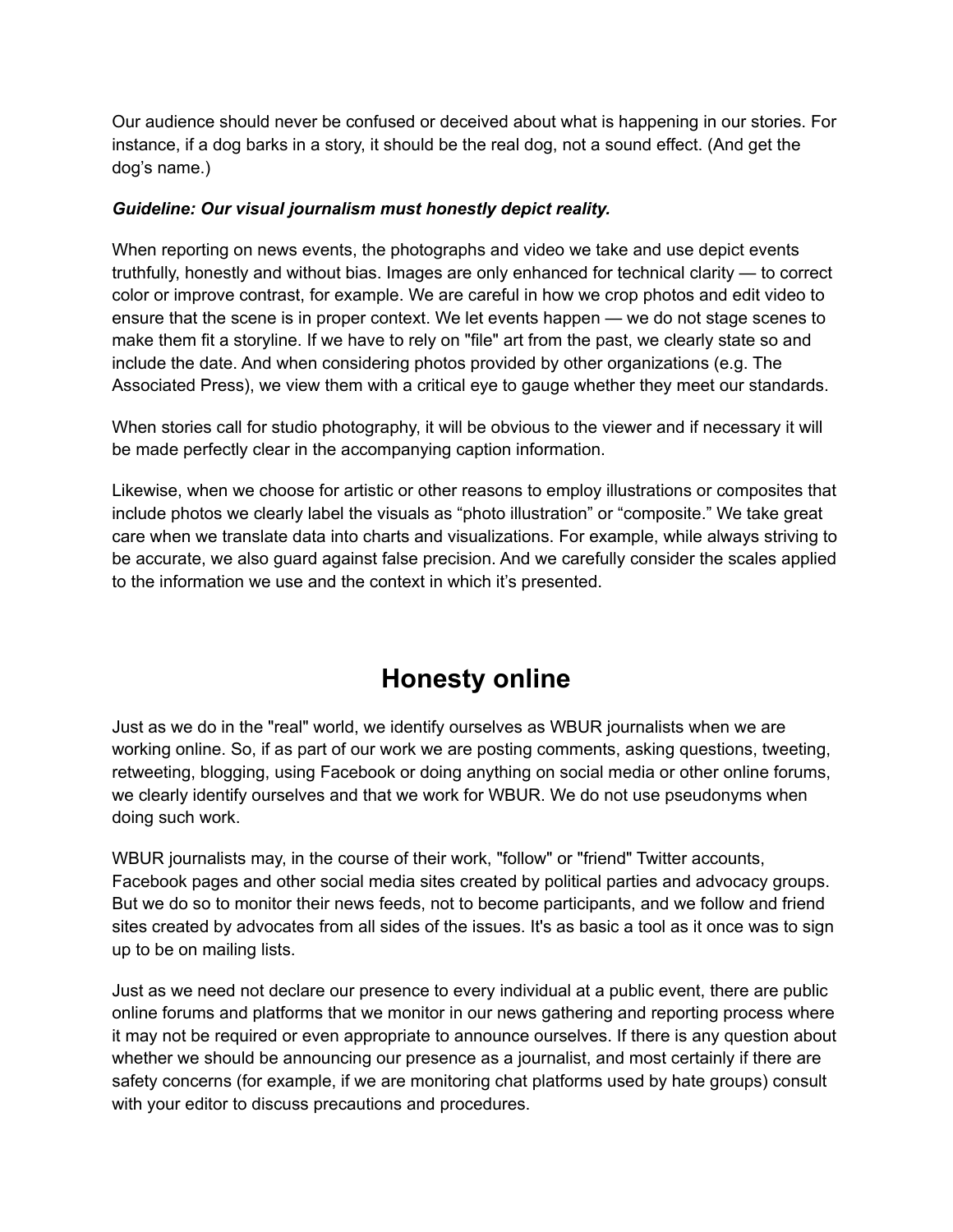If in their personal lives WBUR journalists join private online forums, they may follow the conventions of those outlets. But we do not use information gathered from our interactions on such sites in our reports for WBUR. If we get ideas for stories, we treat the information just as we would anything we see in the "real world" — as a starting point that needs to be followed by open, honest reporting.

Finally, we acknowledge that nothing on the internet is truly private. Even if what we're doing is personal and not identified as coming from someone at WBUR, we understand that what we say and do could still reflect on WBUR. So we do nothing that could undermine our credibility with the public, damage WBUR's standing as an independent source of news, or otherwise jeopardize WBUR's reputation. In other words, we don't behave any differently than we would in any public setting or on a WBUR broadcast.

### *Guideline: Online sources should be on-the-record too.*

In today's world, many contacts with sources are made online — via emails and social media sites. As we discuss in the guidelines about accuracy and transparency, WBUR strives to keep its interviews on-the-record. The same is true of our "virtual" interactions with sources. We make that clear to potential sources when we reach out to them.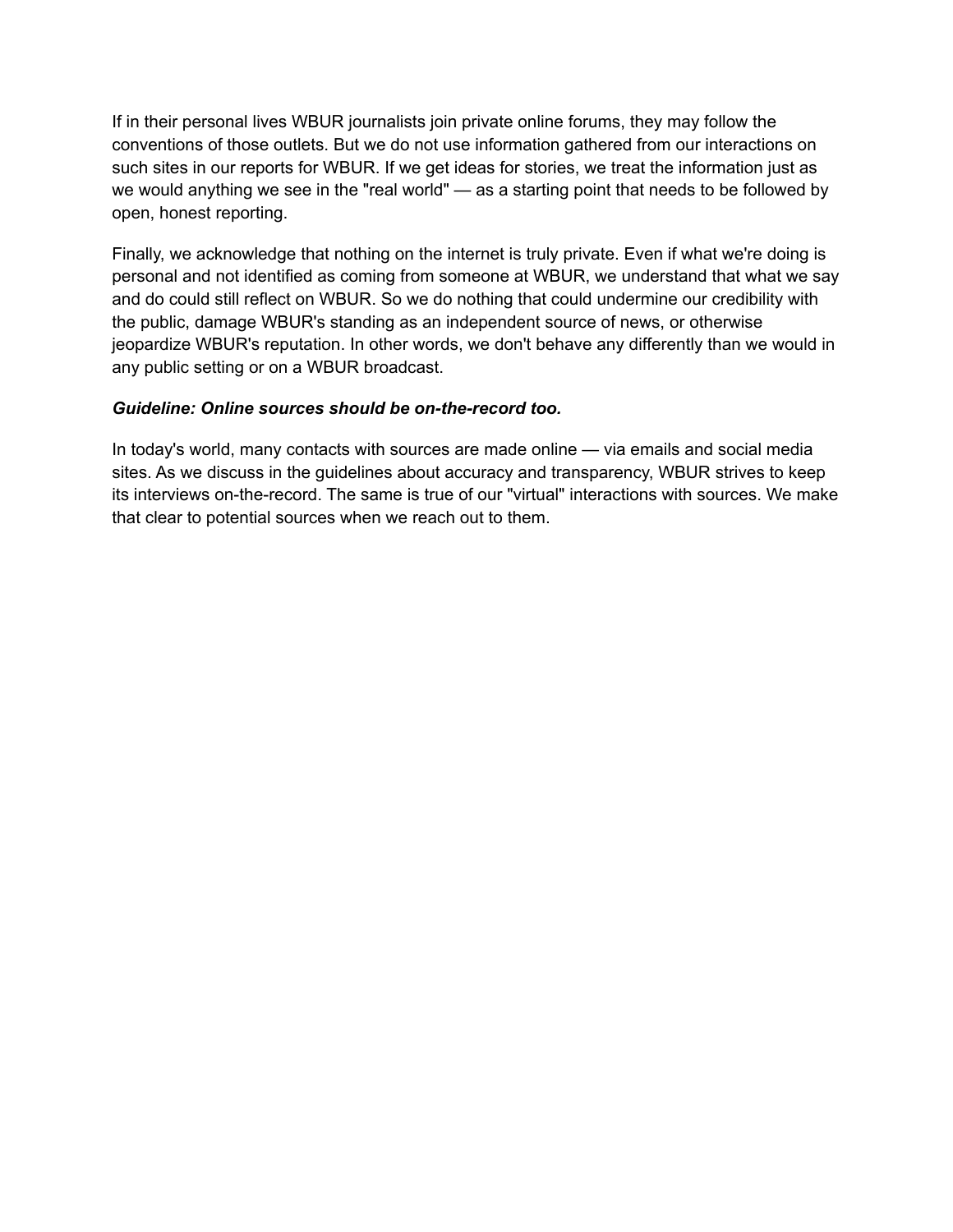### **[Respect](http://www.wbur.org/2022/03/09/ethics-guide-respect)**

*Our obligation is to report the news good and bad. And everyone affected by our journalism deserves to be treated with decency and compassion. We are civil in our actions and words, avoiding arrogance and hubris. We listen to others. When we ask tough questions, we do so to seek answers — not confrontations. We respect and strive to include cultures different from our own and seek to represent them authentically in our work. We are mindful of how our own experiences affect our perception. We minimize harm and take special care with those who are vulnerable or suffering. And with all subjects of our coverage, particularly for those who do not hold public roles, we are mindful of their privacy as we fulfill our journalistic obligations.*

### **Respect for sources and subjects of coverage and for our audience**

The public is the most important stakeholder in our work, but everyone we cover is also an important stakeholder. We practice ethical journalism by doing our best to minimize harm as we report information in the public interest.

We pursue the truth with decency rather than ruthlessness, and humanity rather than indifference. In our reporting and interviewing, we favor clarity over sensationalism.

Our duty is to hold the powerful accountable, thus we don't take "no" for an answer when public officials avoid answering our questions. But even in our doggedness, we are polite and do not respond in kind to those who are less than courteous to us.

### *Guideline: Take special caution with those who are less media-savvy.*

We make sure our guests and interview subjects know the general topics we want to talk with them about. We are especially sensitive with those who are inexperienced interviewees. While a mayor or university president, for example, can be expected to be comfortable in front of microphones and cameras, and to be "ready to go" relatively quickly, a parent or a small-business owner deserves some extra time before the tape starts rolling.

#### *Guideline: Be considerate of community norms.*

Realize that different communities and constituencies – online and offline – have their own culture, etiquette, and norms, and be respectful and inclusive of them. Our ethics don't change in different circumstances, but our decisions might.

The foundation of respect in reporting on any community is awareness. Strive to be knowledgeable about the culture and actively work to understand your own blind spots. Consult with your colleagues and resources in the community before you venture into unfamiliar settings.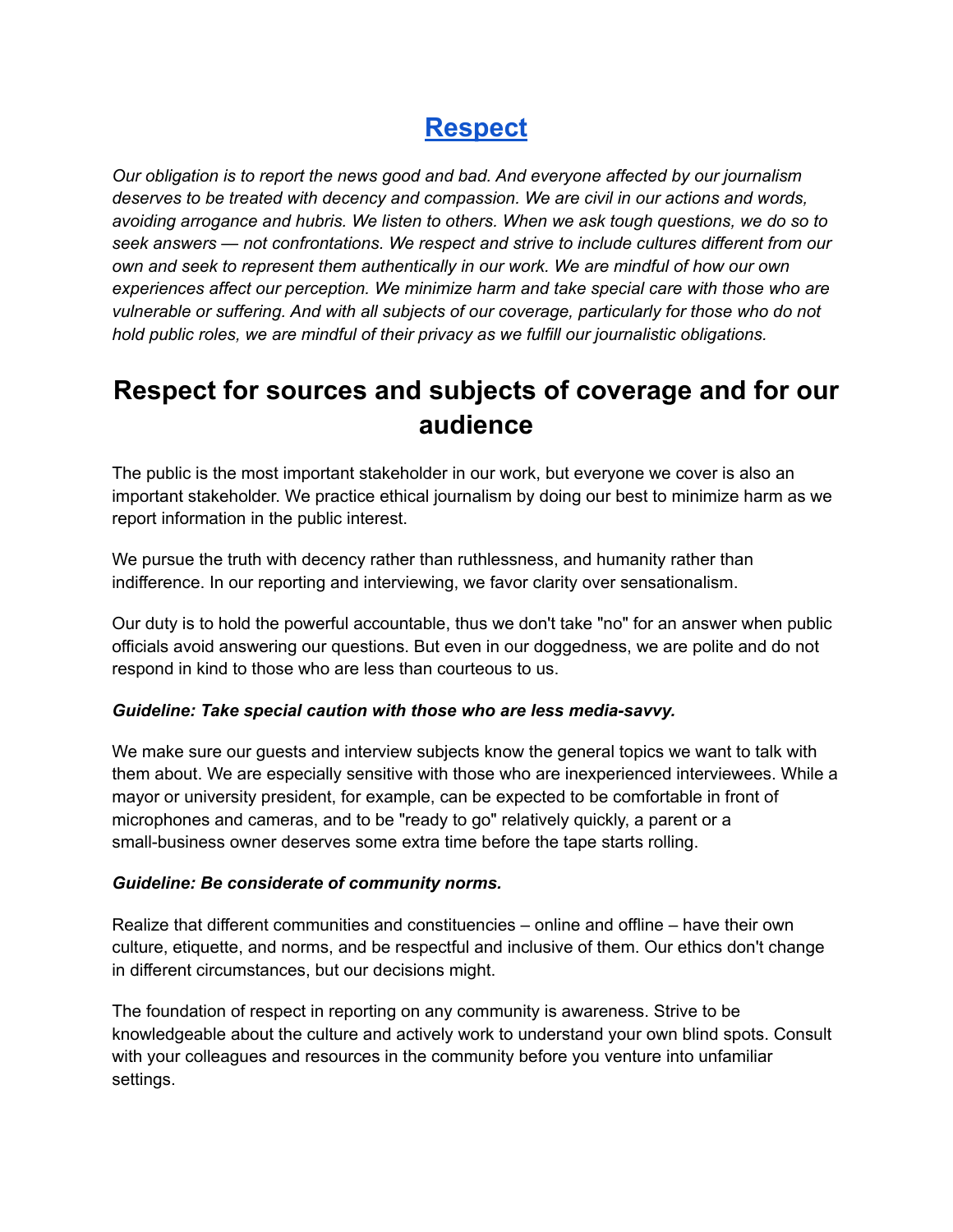Consider as well how your conduct in a community will affect your reporting. As you adjust behaviors such as language and dress in different situations, think about what might be most helpful or harmful to effective reporting.

Also, appreciate that journalism can be an intrusive act, and conduct yourself as a decent guest of the community where you're reporting. For instance, if the customary etiquette is to remove your shoes upon entering a building, it's appropriate to oblige.

### *Guideline: Show respect in sensitive circumstances.*

WBUR journalists are sensitive when seeking or using interviews of those affected by tragedy or grief. That's especially true when dealing with children, anyone not familiar with being interviewed, and individuals who have difficulty understanding us because of language or comprehension differences. We are also careful with those who might be putting themselves in danger by speaking to us. If interviewing a witness to a crime, we must weigh carefully whether we are exposing the source to risk by identifying the person by name as a witness.

### *Guideline: Take special care with minors.*

In addition to being ethically sensitive, be sure to consider legal issues when dealing with minors (generally defined as anyone under the age of 18). An interview or photograph of a minor about a sensitive subject require us to secure permission from at least one of the minor's parents (preferably both) or a legal guardian. Examples of sensitive subjects include cheating, sexual activity, involvement in gangs or crime, difficult family relationships, probation violation, pregnancy or parenthood, sexual abuse, mental and physical health and similar topics that could have legal ramifications or lead to embarrassment. Special care should be given to identifying minors in these scenarios, considering their thoughts may change with age.

An interview or photograph of a minor in a special custodial situation, such as foster care, juvenile detention, or holding facilities for undocumented immigrants, requires the consent of the person who has custody of the minor.

In cases where there is even a hint of doubt about whether to get consent or from whom, consult with your editor.

### *Guideline: Take special care when reporting about distressing situations.*

We are extra careful in our coverage where people may have witnessed horrific scenes. While we can't undo the harm caused by trauma, we can minimize any further harm we might create by our intrusion. We must be professional, thoughtful and compassionate even as we pursue and report the truth. Situations like school shootings, racial violence and other acts of brutality require special care when interviewing witnesses and/or relatives. If interviewing substantially increases the distress of a witness, carefully balance the importance and quality of the information being obtained with the interviewee's emotional state and decide whether to pause or end the interview. In addition, discuss with your editor whether the information provided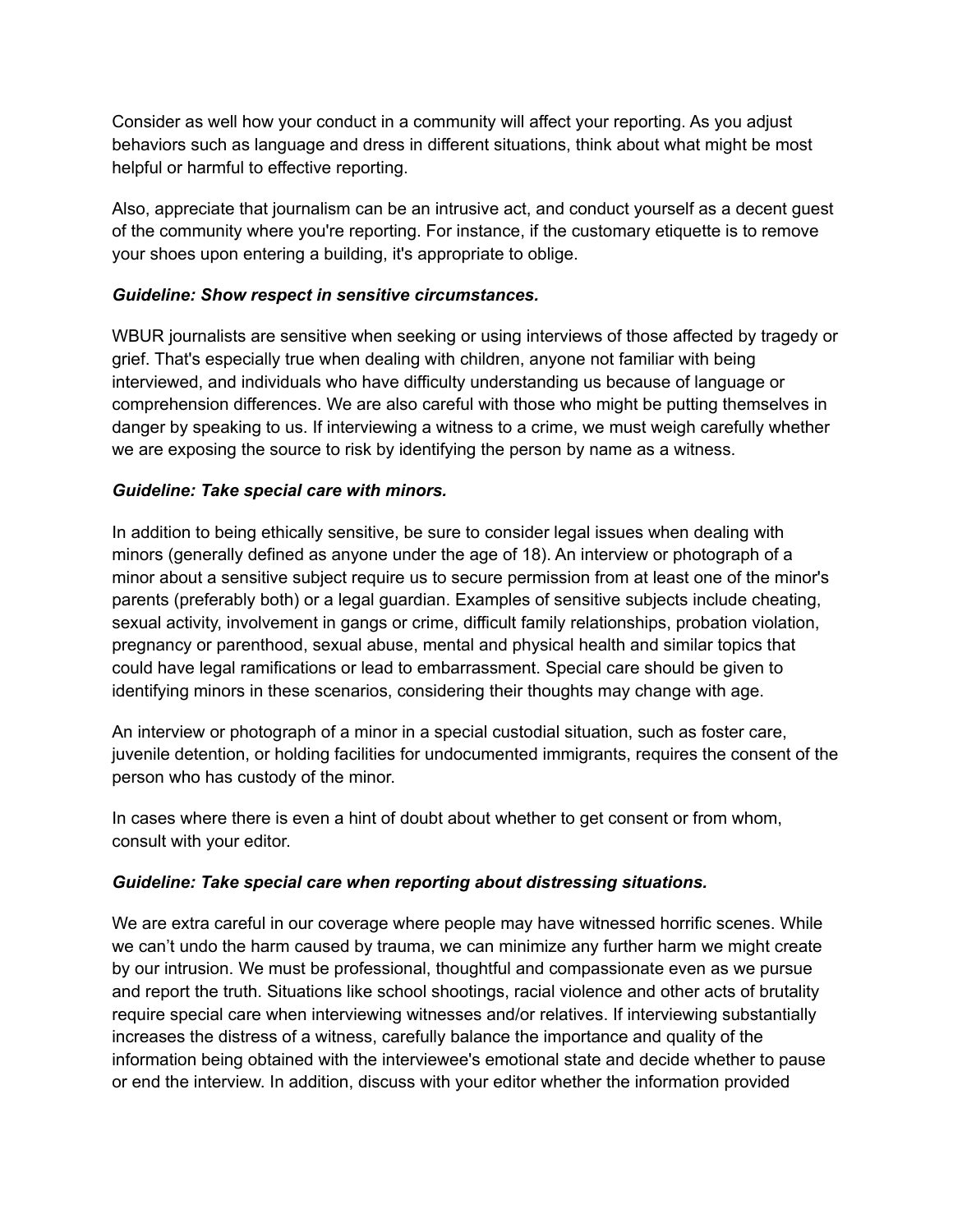advances the public's understanding, particularly if the airing of an interview may cause additional distress or harm.

### *Guideline: We don't name individuals who have allegedly suffered sexual assaults with rare exceptions.*

WBUR does not name victims of sexual assaults. There are exceptions at times – such as when an individual wishes to go public – and WBUR senior news leadership will judge these instances on a case-by-case basis.

### *Guideline: We do not blindly air or post propaganda.*

During times of civil unrest or criminal activity, groups or individuals may produce content to spread their messages. We must have a strong journalistic purpose to use such content, and when doing so we must be careful and transparent with our audience about the source of the content and our purpose for using it.

### *Guideline: Take great care in using potentially offensive language or video.*

We avoid hard and fast rules while turning to policy as a guide for our decision making. The NPR policy offers us guidance: "...there are rare instances where we will permit use of profane or indecent languages for news or programmatic reasons. Such an instance is when the use of such language is so vital to the essence of the story that to excise or bleep it would be to distort it or blunt its power and meaning." The NPR policy states: "As a responsible broadcaster, NPR has always set a high bar on use of language that may be offensive to our audience. Use of such language on the air has been strictly limited to situations where it is absolutely integral to the meaning and spirit of the story being told."

This holds true for other offensive language, such as racist and ethnic slurs. The NPR policy further states that in some cases "the use of profanity ... is editorially justifiable" because it meets the test of being "vital to the essence of the story" and cutting it out or bleeping the word would alter the power and meaning of the report.

Ideally, before the offensive language or the profanity is aired, consider preceding it with a language advisory from the host or the reporter. Similar advisory considerations should be given to digital and visual storytelling

### *Guideline: Discussions about whether to use such material must happen well before broadcast or posting.*

If potentially offensive language is being considered for broadcast, senior news managers must be consulted with enough lead time to allow for a substantive discussion. If time for discussion is running short, the language must be cut from the report or "bleeped."

Videos and audio clips of someone being shot, a disaster victim crying for help, bodies being recovered and other potentially disturbing scenes present us with challenges. Cellphone video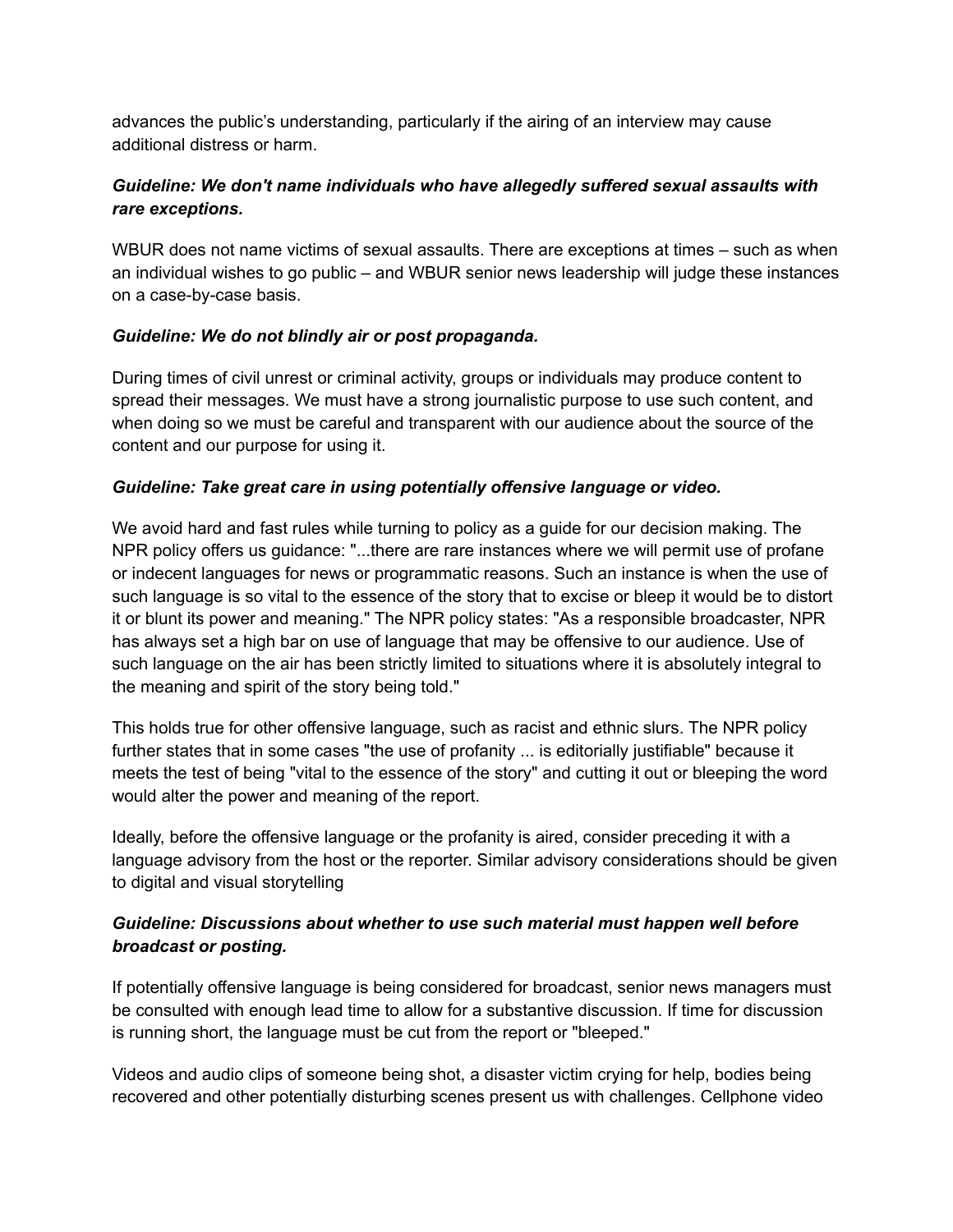and police body cameras have made these decisions more frequent. They can provide important evidence, but we should be mindful of the impact they might have on our audience.

When weighing whether to post such videos online and to use any clips on the air, keep in mind that conversations are required. Depending on the nature of the content, consult with the executive editors for news and digital, and/or the executive producers for national shows and podcasts.

Live broadcasts and rolling coverage present particular challenges, and sometimes we may not be able to control the source material. Some programs, such as Radio Boston and On Point, are able to use delay technology to avoid unintended profanity and other objectionable language. That is not always possible for all live coverage, and we should always remain sensitive to the experience of our listeners.

### *Guideline: Report the facts in tragedies, but don't be callous.*

While our journalistic duty is to tell what happened, we must be thoughtful and sensitive. Audio may convey graphic detail and photos or video may show someone's death or grievous injury. Out of respect for that person and that person's family, we consider carefully what should be shown or heard. Our general rule is that we do not post video or use audio of someone's moment of death or serious harm. There will be exceptions, but only after discussion and approval from senior news leadership.

We also respect our audience. They want the facts. But for many, reading or hearing descriptions will be more than enough. Seeing or hearing disturbing events could leave them too shaken to follow the rest of a story.

"Every other news outlet is using it" is not on its own a justification for posting or broadcasting anything.

#### *Guideline: Verify the authenticity of the content.*

Proceed with caution in using external audio, photos or video, particularly in breaking news events. Especially in the first minutes and hours after such content surfaces, its credibility may be in doubt.

### *Guideline: Consider alternative approaches when reporting and publishing graphic details and content.*

If it's decided that videos or photographs with potentially disturbing content are newsworthy, our audience should be forewarned. They should include a warning label, and shouldn't post anywhere that would autoplay if it is out of our control.

Likewise, on the air, listeners should never hear potentially disturbing content without first being told that it's coming. For instance, audio of gunshots should not be heard until after a caution has been provided.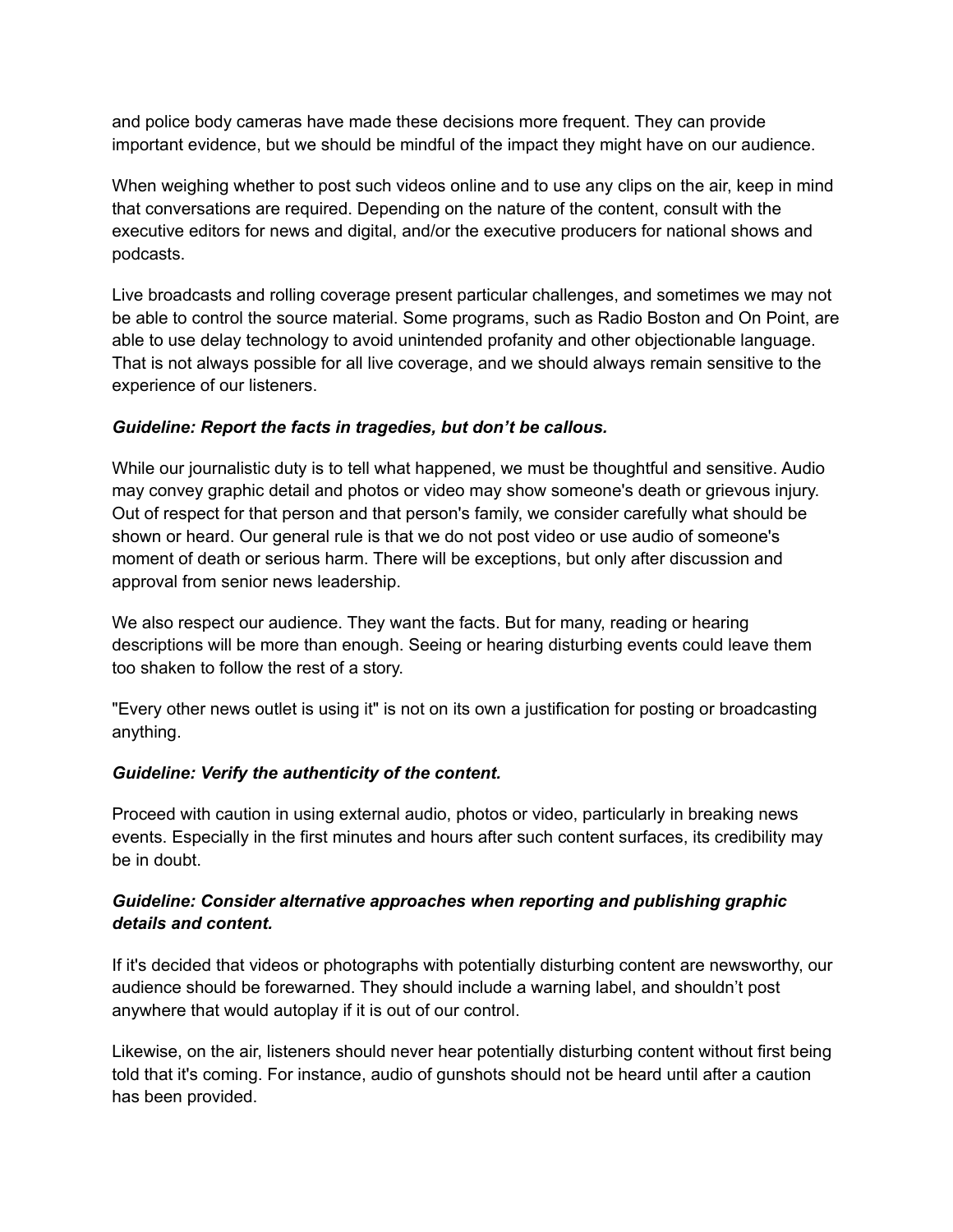We should consider whether a video's disturbing moments and sounds can and should be blurred or bleeped, for posting online and using on the air.

If we decide to link to another outlet that has obtained and posted disturbing content, we should caution readers as well. The language should be simple and clear. For example: "The Daily Planet has [posted](https://youtu.be/OeYnX9NwB1k) a clip from the video here. Warning: It is graphic and could be disturbing to some viewers."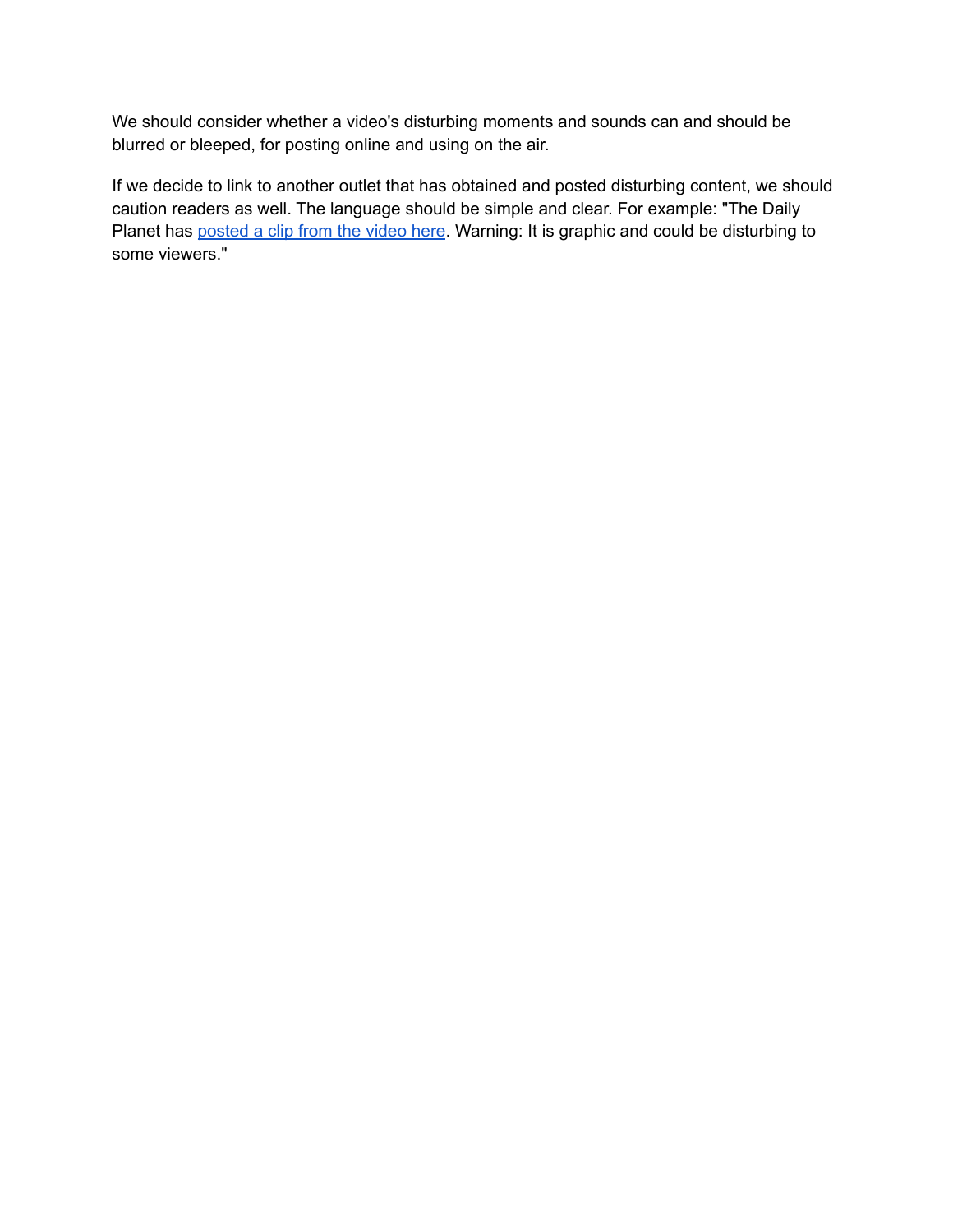### **Independence and [Interdependence](http://www.wbur.org/2022/03/09/ethics-guide-independence-and-interdependence)**

*WBUR's primary commitment is to the public. We serve that public interest with accurate, fair and honest reporting. Decisions about what we cover, how we do our work and what we report are made by our journalists. We are not influenced by those who provide WBUR with financial support. Boston University owns WBUR's FCC license, but we maintains editorial independence of our content. We are not deterred by those who might attempt to undermine our independence. We are not swayed in our journalistic mission by those in power or those who attempt to manipulate our journalism. We do not let any of our personal interests conflict with our allegiance to the public.*

*Our independence does not stand alone. To fulfill our journalistic mission we must also be interdependent with the communities we serve. This means we must be informed, inclusive and grounded in the issues and communities we cover. Our journalists must proactively engage with the people, constituencies and organizations to reflect the entirety of our region. We must observe, listen and learn. Our credibility relies on the trust we build with those we serve. Critical* to that trust is that our audience must see themselves – their lives and the issues that matter to *them – reflected in our coverage.*

### **WBUR journalists are also members of the public**

WBUR journalists bring both our professional commitment and our personal selves to our work. Our life experiences and perspectives are valuable assets that inform our role as journalists. We enjoy the right to robust personal lives that enrich us and connect us and help us better understand our communities. Yet, like many other professions, we accept certain unique obligations and limitations designed to protect our credibility and the integrity of WBUR's journalism.

Like all people, we have personal beliefs and opinions. But the public deserves factual reporting and informed, unprejudiced analysis. So we strive to make decisions and report stories that transcend our biases and treat all views fairly. We aggressively challenge our own perspectives and pursue a comprehensive representation of views from a diverse range of other individuals, aiming always to present the truth as completely as we can convey it.

Any personal interests that conflict with our allegiance to the public, whether in appearance or in reality, risk compromising our credibility. We are vigilant in disclosing to both our supervisors at WBUR, and as warranted the public, any circumstances where our loyalties may be divided, and if necessary, we recuse ourselves from related coverage. Under no circumstances do we skew our reports for personal gain.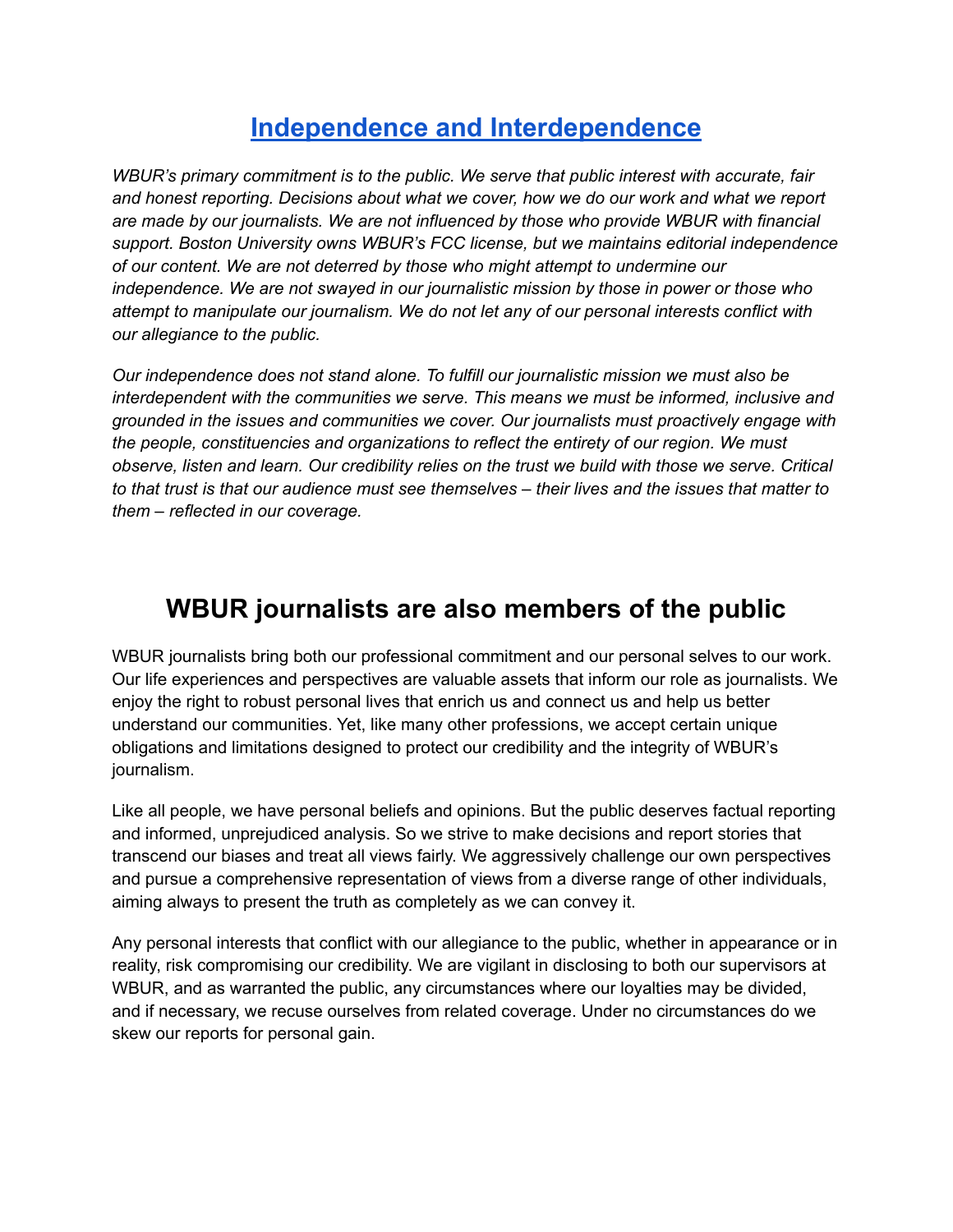### *Guideline: Impartiality as citizens and in our personal lives.*

Alongside our roles as journalists, we are also members of the public ourselves, with a stake in the future of our society and opinions about the direction it should take.

We may exercise our right to vote when we make our decisions privately in our role as citizens.

WBUR journalists who cover politics or government, or who oversee such coverage, should consider whether it is appropriate to affiliate with a particular party (NB: in Massachusetts you do not need to register with a party to vote in a primary election), and other journalists should consider the pros and cons of party registration. If you find yourself having to publicly state your political preferences or affiliation as part of the voting process, talk with your supervisor about the issues this raises and how best to resolve them.

Privately expressing our political choices at the ballot box doesn't negate our commitment to keeping our opinions to ourselves. Public expressions of our beliefs – such as taking a position on a public policy issue – can be problematic and can test our impartiality and potentially erode our credibility.

### *Guideline: We are journalists not advocates for political candidates nor activists for causes.*

Our role as journalists is to fairly and skillfully cover the issues and events in our communities. We're not advocates. We do not run for office nor endorse candidates or ballot issues. WBUR journalists may not contribute to political campaigns or referendums, as doing so would call into question WBUR's journalistic independence and our impartiality.

Impartiality also means we should not sign petitions or otherwise contribute support or money to political causes or public campaigns. Also, we don't put political signs in our yards or bumper stickers on our cars, and if family members get involved in politics we recuse ourselves from any coverage that touches on their activities and we do our best to maintain our independence from their pursuits.

There are issues that are foundational to WBUR that align with our public service mission: the freedom of the press, the public's right to know the actions government takes on its behalf, the crusade against misinformation, and our shared humanity, including the dignity of all human beings.

WBUR journalists may feel our unique personal experience or perspective would substantially advance the public's understanding such that we are considering taking a position on a particular issue of public debate in the form of an opinion piece — whether for WBUR or another outlet — or some form of personal activism. In these situations, we should discuss the matter and get approval from senior editorial leadership.

Here are questions we would consider: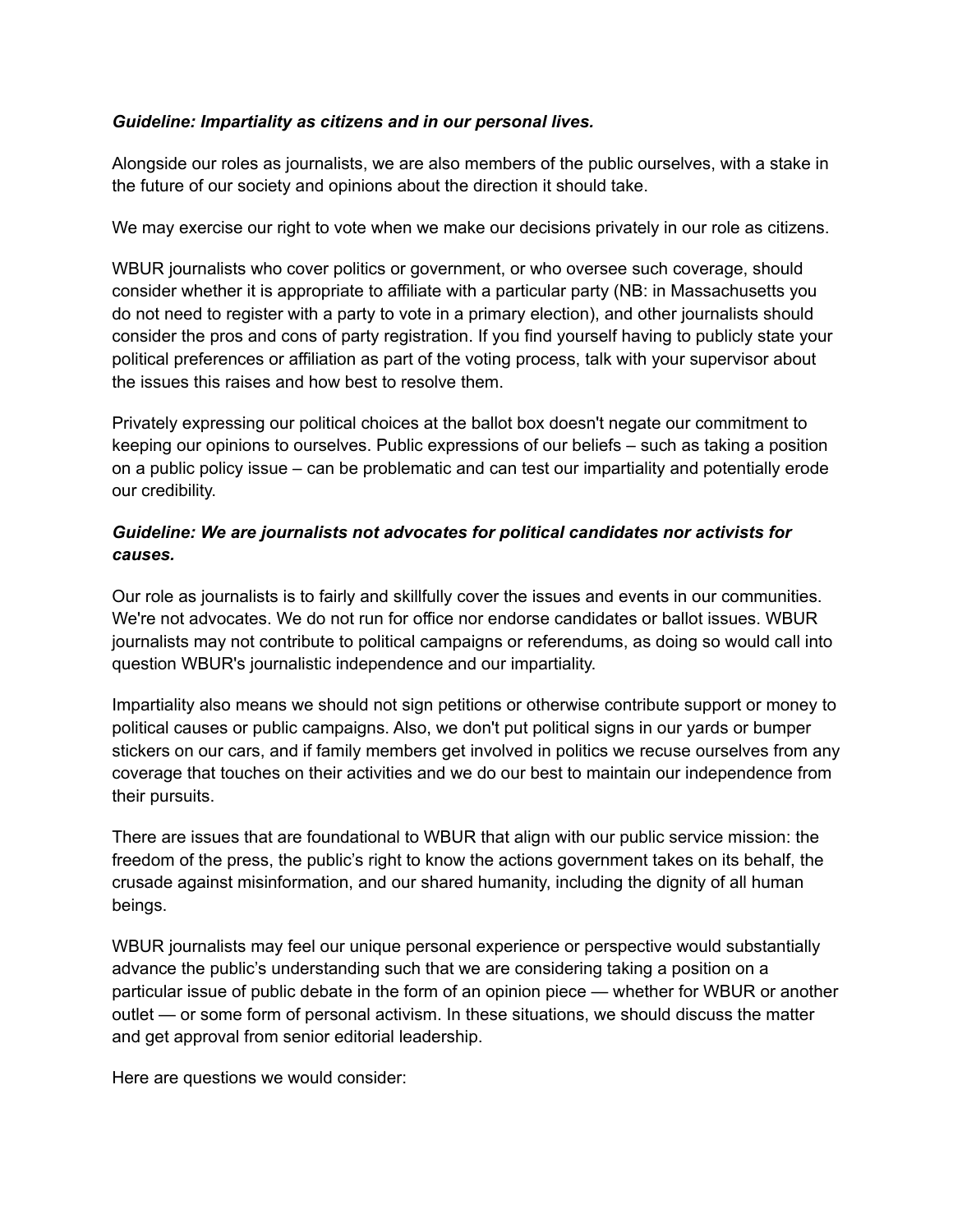- *Would the journalist's participation affect their professional credibility as a journalist?*
- *How would their participation affect WBUR's credibility and the independence of our journalism?*
- *What would it mean for WBUR to have one of its journalists participating on one side of a partisan issue?*

### *Guideline: Journalists should be cautious and seek consultation when it comes to marches, rallies and similar events.*

Journalists are human beings with their own unique life experiences, values, beliefs, identities and vulnerabilities. Our greatest tool, and the mission that unites us, is our journalism.

That is to say, we manifest our values through our journalism. As a public media organization, our independence is a core value. We must consider that independence when we participate in mass action or other forms of public activism. There will be tension between the professional and the personal. Guidelines provide direction but they are not rigid rules.

There is real journalistic value in being an observer at public events such as a march or rally, even without a reporting assignment. Yet there inevitably will be cases when individuals want to participate in public events beyond being just observers. These cases need discussion and deserve serious consideration.

For instance, we may feel compelled to attend a public vigil or collective mourning, and should be free to do so in many cases. We should consider the location and circumstances to ensure we are not becoming public participants in a partisan cause. WBUR regularly reports on these events and causes, and we need to preserve our unique role as independent journalists.

In some instances, it may be appropriate for a WBUR journalist to participate in a public event, with the awareness of some limitations on their actions. For instance, merely marching in a parade to show solidarity or support for a core human right is reasonably safe territory, as long as the journalist is not covering the event. In other cases, it would be inappropriate for a WBUR journalist to be involved when the participation of politicians in public events or advocacy for specific legislation risk damaging WBUR's independence. This is particularly challenging terrain for local journalists, due to the greater overlap between our personal involvement in our community and our public responsibility as independent journalists.

Since the nature of each event differs, journalists should first discuss these matters in advance with the head of their editorial department (i.e. executive editor or executive producer) to figure out ethical pressure points and why they may exist or emerge. If further consultation is needed, the issue should go to the WBUR Ethics Committee and in some cases the chief content officer or chief executive officer.

It's up to individual journalists to be judicious in deciding when and why they might feel it imperative to publicly participate as an expression of their personal values and to raise the issue in advance. WBUR leadership vows to respect those requests and to thoughtfully reach a fair and justifiable decision.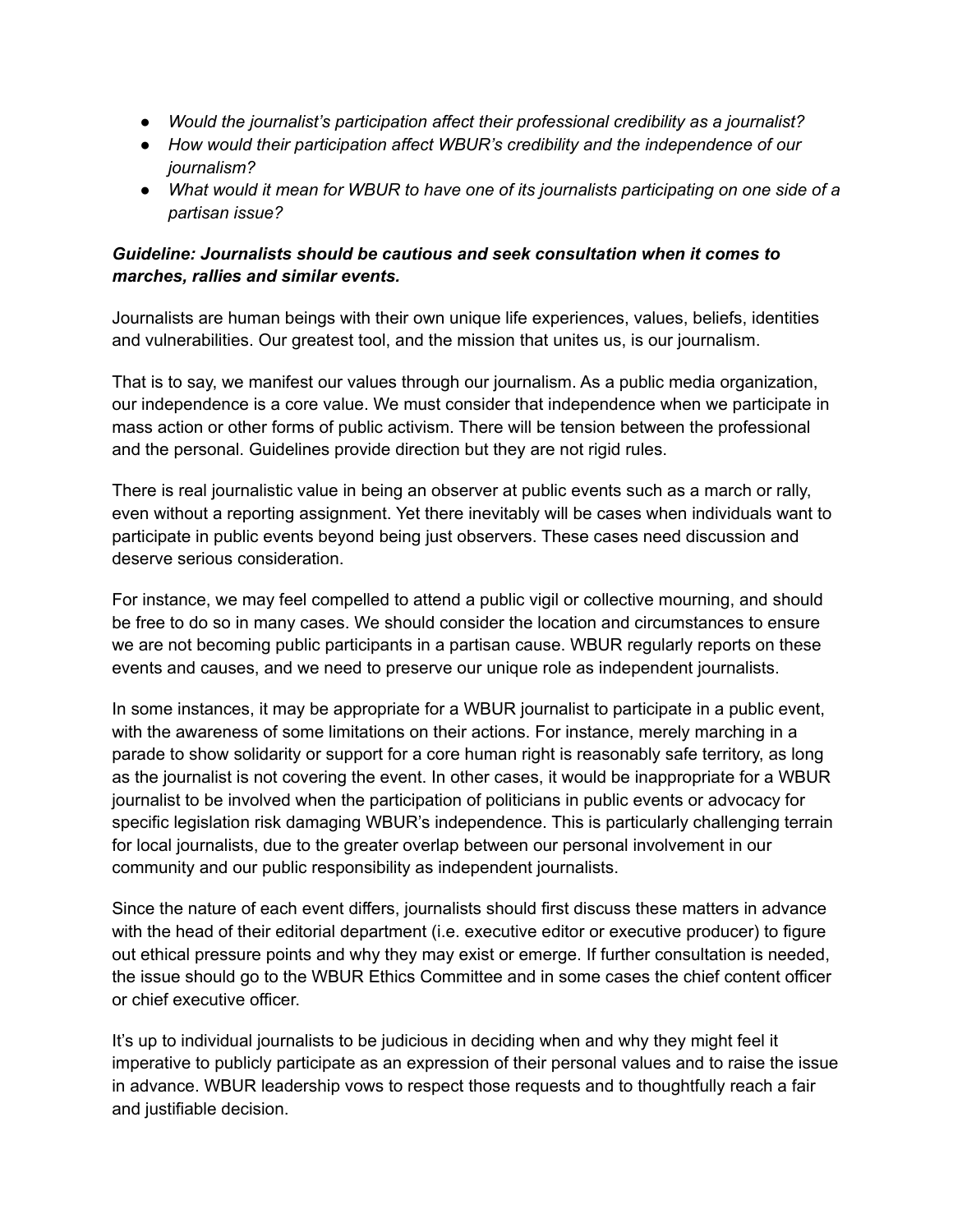#### *Guideline: We don't serve on government boards and commissions.*

WBUR journalists may not serve on government boards or commissions. Generally, we avoid serving on any boards of directors, and we don't hold offices with non-profit organizations that would create conflicts of interest between our work for WBUR and our responsibilities to the other institution. We may make an exception to allow journalists to serve on the boards of institutions where such conflicts are unlikely, such as other journalism organizations or journalism-related educational institutions. All such exceptions require approval from supervisors. And of course, if a WBUR journalist serves on the board of an institution that becomes the subject of WBUR's reporting, that journalist should be recused from any related coverage.

### *Guideline: Don't act any differently online than you would in any other public setting.*

Social media outlets are public spaces. The line between private and public activity has been blurred by these digital platforms, and we should assume everything we do on social media is public. And regardless of how careful we try to keep them separate, our professional and our personal lives overlap when we're online.

In reality, anything you post online is findable and reflects both on you and on WBUR. Tweets, Facebook group messages, Instagram posts and other social media communications — even if they're intended to be personal messages to friends or family — can be easily circulated beyond the intended audiences. The content, therefore, represents us personally and WBUR to the outside world — as do our radio pieces and digital stories. As in all of our reporting, the WBUR Guiding Principles help us to navigate our use of social media.

We should conduct ourselves on social media with an eye to how our behavior might appear if we were called upon to defend them as being appropriate for a journalist. Of course, what is deemed "appropriate" is often subjective, and reasonable, well-intentioned people will disagree. That's why these guidelines are meant truly as just that: guidelines.

As a general rule, we do not advocate for political or other causes online or in the digital space. We don't endorse candidates, referenda, or political advocacy campaigns. This extends to other areas of active public debate that WBUR covers or may cover. We hold power and responsibility in our role as journalists, and we should be cautious about how we wield our tools of communication and information.

These guidelines are not intended to restrict our ability to share and discuss issues we find important. In fact, social media has enabled us to be more transparent with our audience. It is a valuable tool for building trust and providing context for our reporting.

But we need to be mindful that what we share could impact WBUR's capacity to independently cover issues of public debate. We want to participate in the public discourse on the biggest issues of our time, but our role is not to advocate or display partisanship. A guiding principle is that we show our work. We explain how our reporting and experience leads to our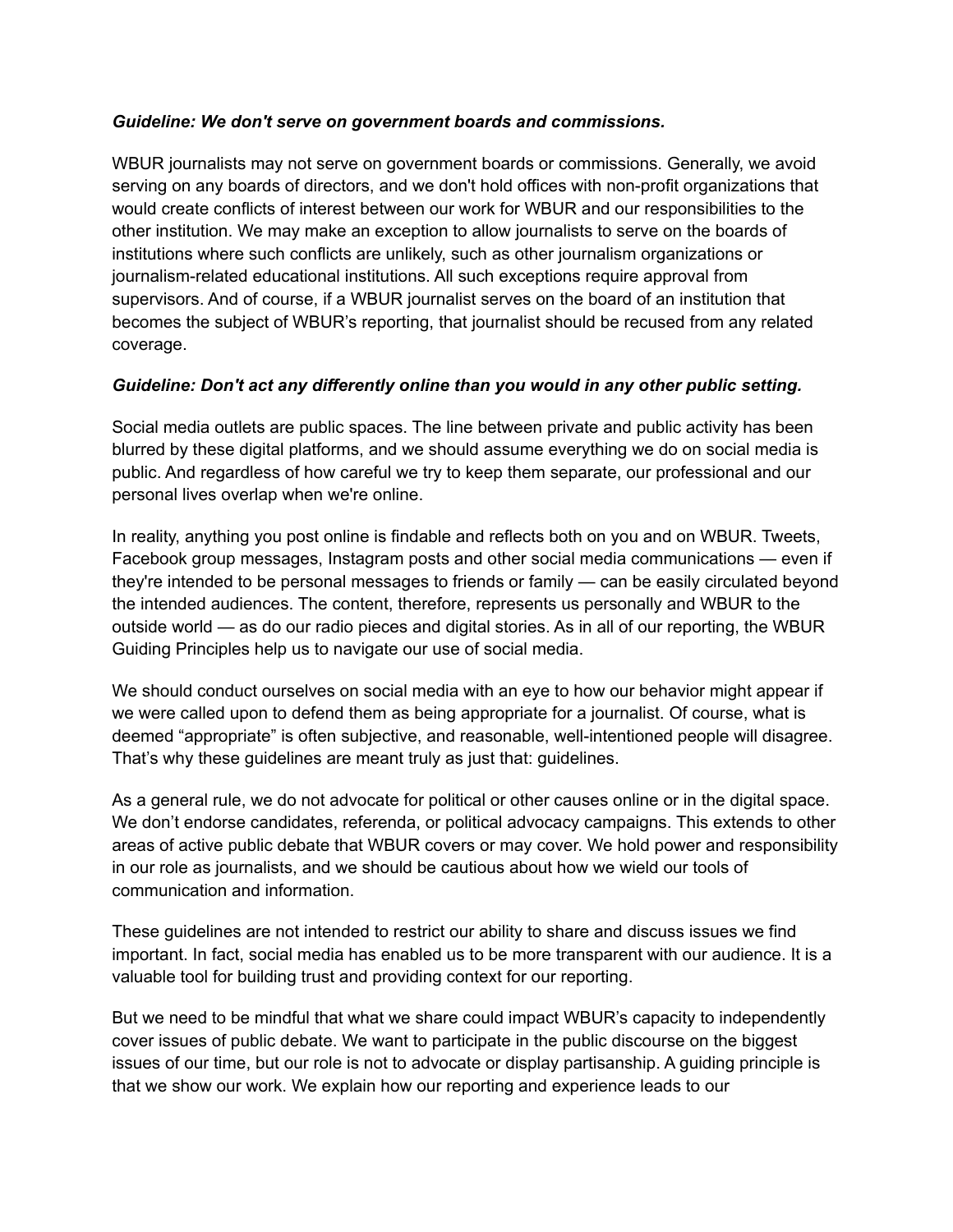understanding. We use evidence and storytelling to provide context and fact-based reasoning in order to shed light on complex issues.

#### *Guideline: We accept criticism, not abuse or threats.*

Journalists are just like those in other professions. We enjoy being praised when we do good work. But unlike those in occupations that aren't in the public eye, journalists have to accept that being criticized is part of the job. We have to be willing to put up with some pushback from the public.

We do not, however, tolerate abuse. We do not have to put up with being personally attacked because of our gender, race, sexuality, religion or any other identifying factor. Increasingly, journalists are becoming targets of organized abuse campaigns by bad faith actors to discredit, harass and otherwise harm us. It is an ethical obligation of WBUR to do all that it can to protect our journalists when they come under attack. WBUR journalists should know first that they are not alone in these moments.

If a message is threatening or you feel you are being targeted for abuse, contact the executive editors for news and digital and the director of engineering, infrastructure, operations and IT. They will take appropriate actions and keep you updated. In some cases that action may be to document the threat and provide support. In others, WBUR may involve law enforcement and take safety precautions including digital or physical protection.

Social media is an effective means to spread our journalism and hear from the public. But it's become increasingly clear that social media communities can give rise to toxicity and harm. WBUR journalists should know that there is support available to them when they come under attack.

### *Guideline: Recognize and avoid conflicts of interest.*

It's not always easy to detect when we have a personal or professional stake that might conflict — or even appear to conflict — with our journalistic duty. Conflicts of interest come in many shapes — financial holdings, romantic relationships, family ties, book deals, speaking engagements, and other situations. It's important to regularly review how our connections are entangled with the subjects of our reporting, and when necessary, to take action.

In minor cases, we might satisfy an apparent conflict by prominently disclosing it, and perhaps explaining to the public why it doesn't compromise our work. When presented with more significant conflicts, our best response is to avoid them. Certain conflicts are unavoidable, and may require us to recuse ourselves from certain coverage. More specific guidance on how to make these decisions appears in the sections below.

### *Guideline: Know when to disclose, and when to recuse.*

All WBUR journalists must tell supervisors in advance about potential conflicts of interest. When first assigned to cover or work on a matter, disclose to your immediate supervisors any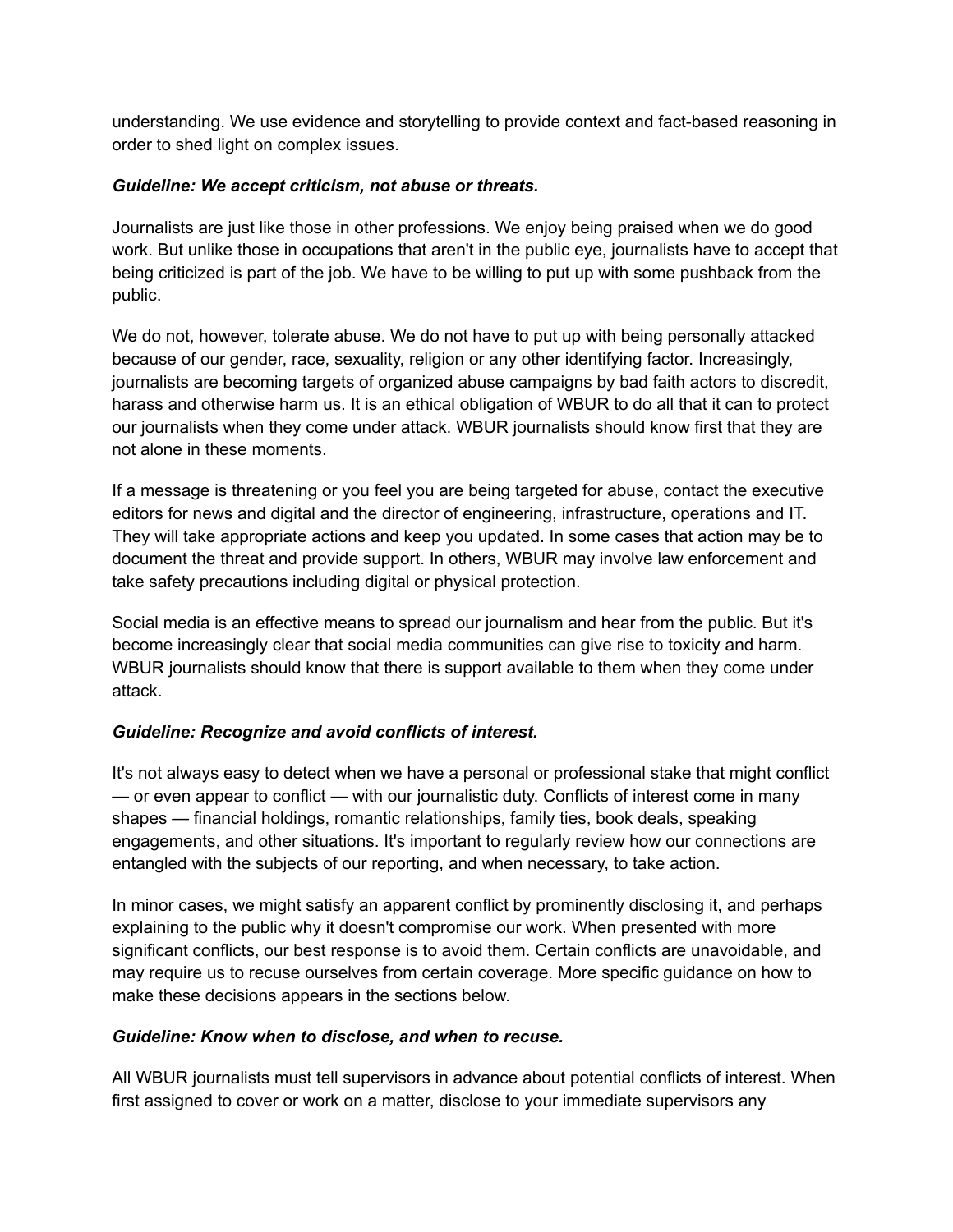business, commercial, financial or personal interests where such interests might reasonably be construed as being in actual, apparent or potential conflict with our duties. This includes situations in which a spouse, family member or companion is an active participant in a subject area that you cover. In the financial category, this does not include an investment by you or your spouse, family member or companion in mutual funds or pension funds that are invested by fund managers in a broad range of companies (unless, of course, the assignment concerns those specific funds).

When a spouse, family member, partner or companion is involved in political activity, be sensitive that this could create real or perceived conflicts of interest. In such instances, advise your supervisor so that it can be determined whether you should recuse yourself from a certain story or area of coverage.

### *Guideline: Consult with supervisors on outside work.*

WBUR offers its journalists the chance to reach huge audiences across all of our platforms. We agree to not compete with WBUR and to make it the primary outlet for the journalism created by WBUR staff

WBUR journalists are able to take advantage of other opportunities so long as they do not interfere or conflict with the work we do for WBUR. WBUR journalists sometimes write books, magazine pieces and newspaper articles, appear on panels and give speeches and presentations. Our expertise is extremely valuable. Universities may ask us to teach and lecture. These are opportunities that can provide benefits and offer us the chance to stretch, to reflect on our work and to broaden the reach of our journalism.

But outside work can also present challenges. It requires working with organizations that might have different goals and standards than WBUR. It can sometimes present entanglements that conflict with our journalistic independence.

We must be selective about these opportunities and vigilant about the challenges they pose. WBUR journalists are expected to abide by our ethical standards while doing outside work. Supervisors should be consulted (and return a quick answer) on freelance journalistic work.

# **WBUR CitySpace and Public Events**

### **How WBUR Journalists Respond to Requests for Public Appearances**

There is great value in WBUR journalists engaging with the public beyond our news programming. We can contribute our journalistic expertise and we also have the opportunity to connect with and learn from members of the communities that we serve. WBUR's CitySpace offers us a unique opportunity for such connections. Other WBUR produced events can offer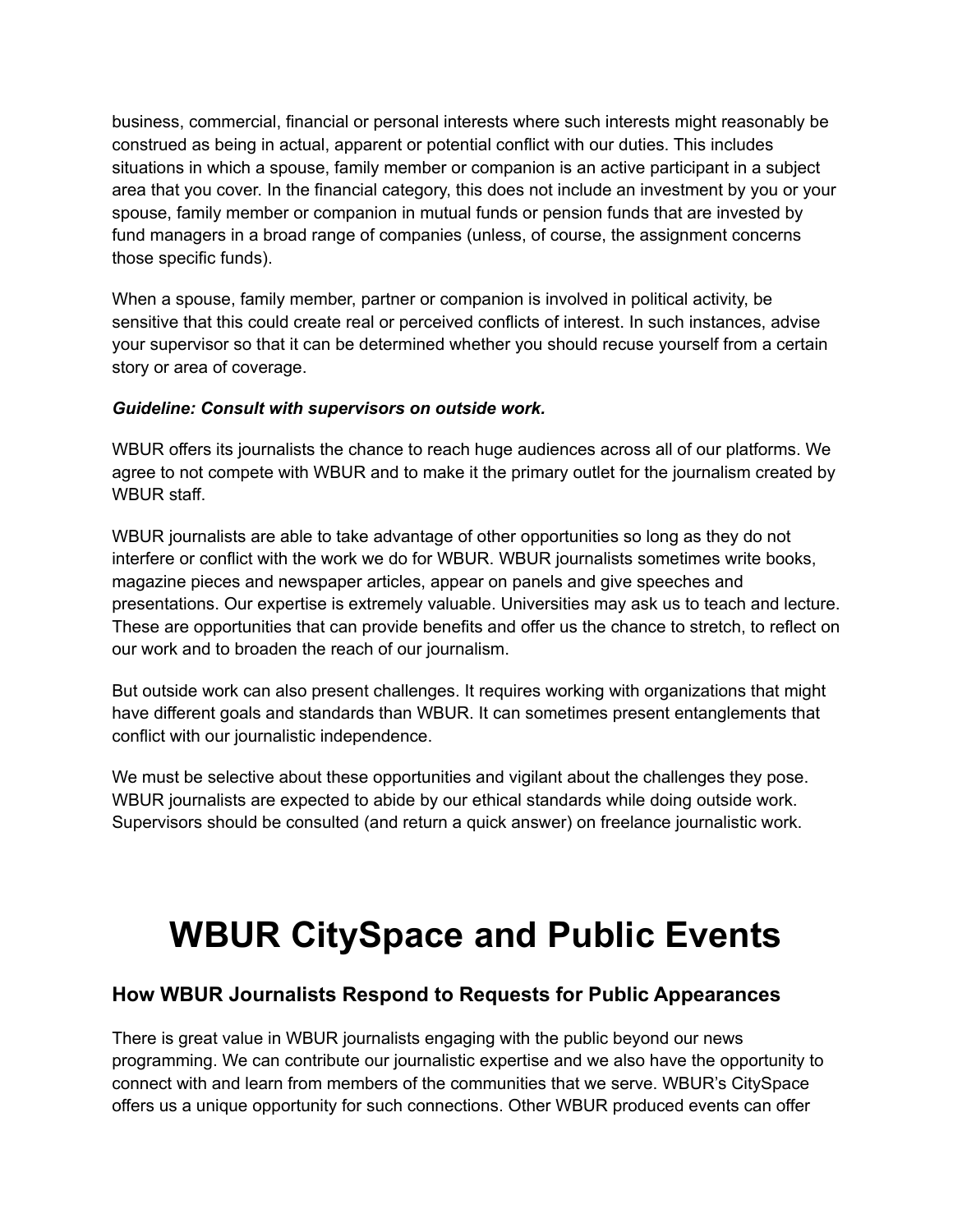similar value. And some non-WBUR community events can provide meaningful engagement with the public.

That said, we consider each request on its own merit and recognize that our journalists always represent WBUR in any public forum or event. Our journalistic integrity and the reputation of WBUR are always paramount.

Requests for WBUR journalists to speak at events from outside organizations such as academic, non-profit and professional organizations as well as businesses or other organizations should be vetted to ensure these appearances adhere to WBUR standards. Even other news organization requests should be carefully considered based on the standards and reputation of the news organization and expectations of that organization related to the specific invitation. To manage these requests, we collaborate with our WBUR colleagues in marketing and communications.

Journalists may accept honorariums, paid travel and meals for speaking engagements and awards ceremonies from educational or nonprofit groups not engaged in significant lobbying, political activity or advocacy. Journalists should consult their supervisor before accepting payments for an engagement.

It's essential that the journalist's role in the event focuses on journalistic expertise. Our role is not to engage in direct fundraising for organizations other than WBUR. In all cases, it's important for the supervisors to discuss the request with the WBUR journalist who would be participating in the event. Supervisors will strive for a prompt decision, and will provide an explanation if the invitation to participate must be declined.

### **Interaction with those who support our work.**

CitySpace and live events are valuable platforms for our journalism and engagement with the public. They can also offer opportunities to financially support our work. There might be multiple WBUR departments involved in such events that involve sponsors or funders, and it's essential that everyone agrees to protect the independence of WBUR's journalism

This includes any public presentation involving WBUR journalists as well as interactions with event sponsors and/or station funders. While there is benefit in tapping into the expertise of our journalists and there is value for the station to showcase our talent and foster relationships with our audiences and our supporters, it is also imperative to protect the independence and editorial integrity of our journalism.

When WBUR journalists host or moderate events, they maintain complete editorial control over the questioning and direction of the conversation. Guests and panelists are selected for their expertise, whether that is through personal or professional experience, and to reflect a diversity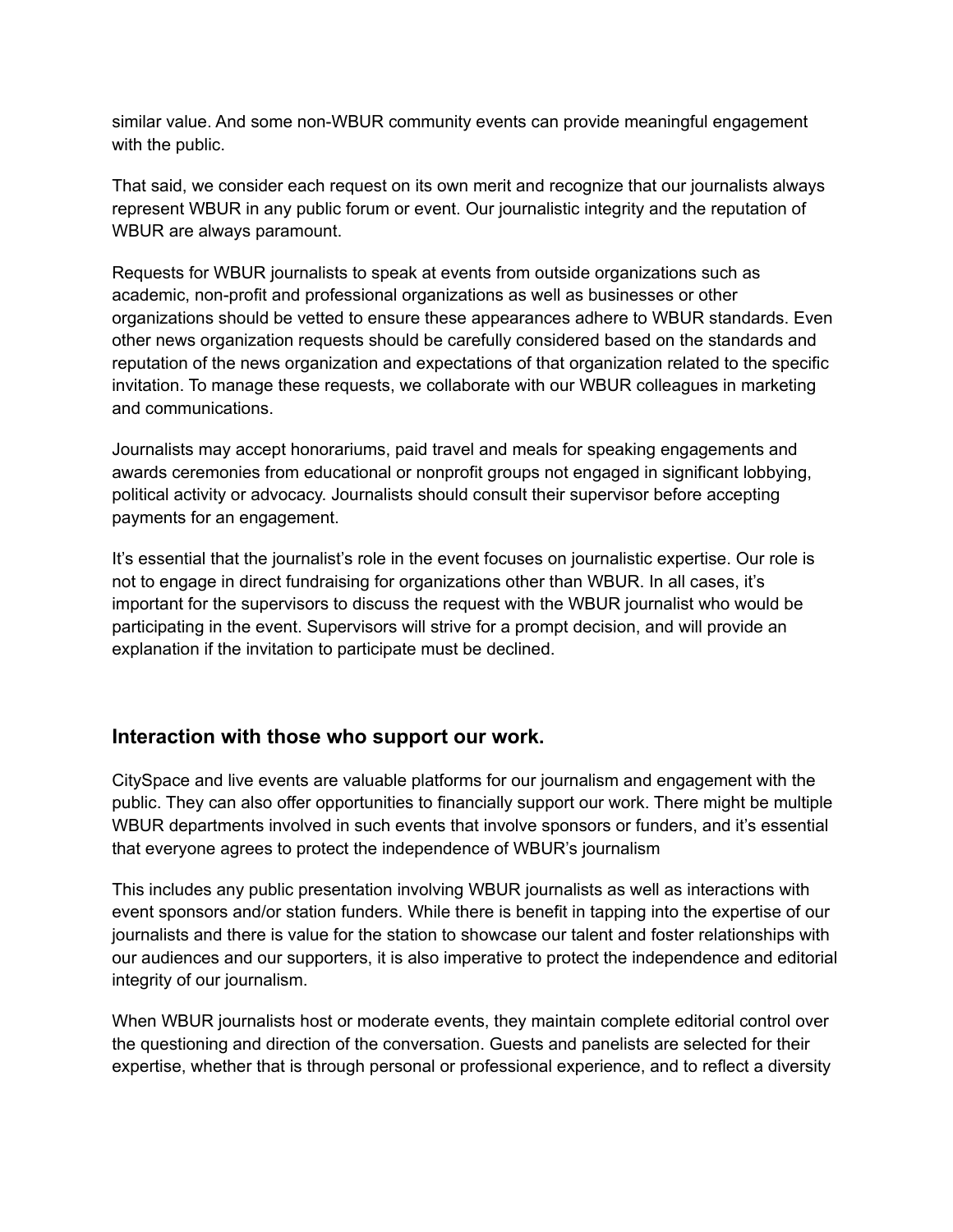of thought and communities. Journalists leading conversations should play a leading role in shaping the composition of panels and hold final veto power.

The best protocol for these situations is for the WBUR staff member organizing a potential event to discuss the request for a journalist's participation with their supervisor and the senior news manager, for example the executive editor for news or the executive producer in the case of WBUR's nationally distributed programs and podcasts, and the chief content officer.

If an opportunity presents a new, complex or difficult ethical question, or if a supervisor and a journalist disagree about an event's merit, including ethical concerns, it should be discussed with the chief content officer, the executive editor for news, and relevant stakeholders. Journalists will not be obligated to participate in any event if they do not feel comfortable.

There are situations when a WBUR CitySpace event are of such news value that they are covered by WBUR journalists. When that happens, we should be transparent about WBUR's involvement in the origin of the event.

### *Guideline: Make sure WBUR's audience can clearly distinguish between editorial and non-editorial content.*

Donors, corporations, local businesses, philanthropists and others support our journalism, and it is the integrity and independence of our journalism that provides part of the value that sponsors seek in associating their brands with WBUR. Therefore, it is in everyone's interest that sponsorship, in whatever form it takes, be clearly labeled or otherwise demarcated for our audience in the platform where it appears.

This includes native advertising or "sponsored" or "branded" content. The commercial aspects of non-editorial content should be easily transparent to the audience; in other words, we should not deceive our audience about the nature and motivations of the content. In addition, the interview subjects of any WBUR-created non-editorial work, such as branded content, should be aware that the content is independent from our editorial work. These are non-editorial projects, and editorial staff should not be involved in their creation.

Advertisers and business partners have no influence over our journalism. Senior news managers and business team staff often communicate in order to identify opportunities to support our work and to fund editorial initiatives. However sponsors and other funders do not have any special access to our journalism. When advertisers become part of our coverage, they are treated just like any other subject in our journalism.

### **Interacting with funders**

Our journalism is made possible by a diverse coalition of funding sources, including donations from members of the public, grants from foundations, public funding, and sponsorships. While we value all who support our work, those who fund us do so in the knowledge that our journalism serves only the public. We believe our strength as a business is premised solely on